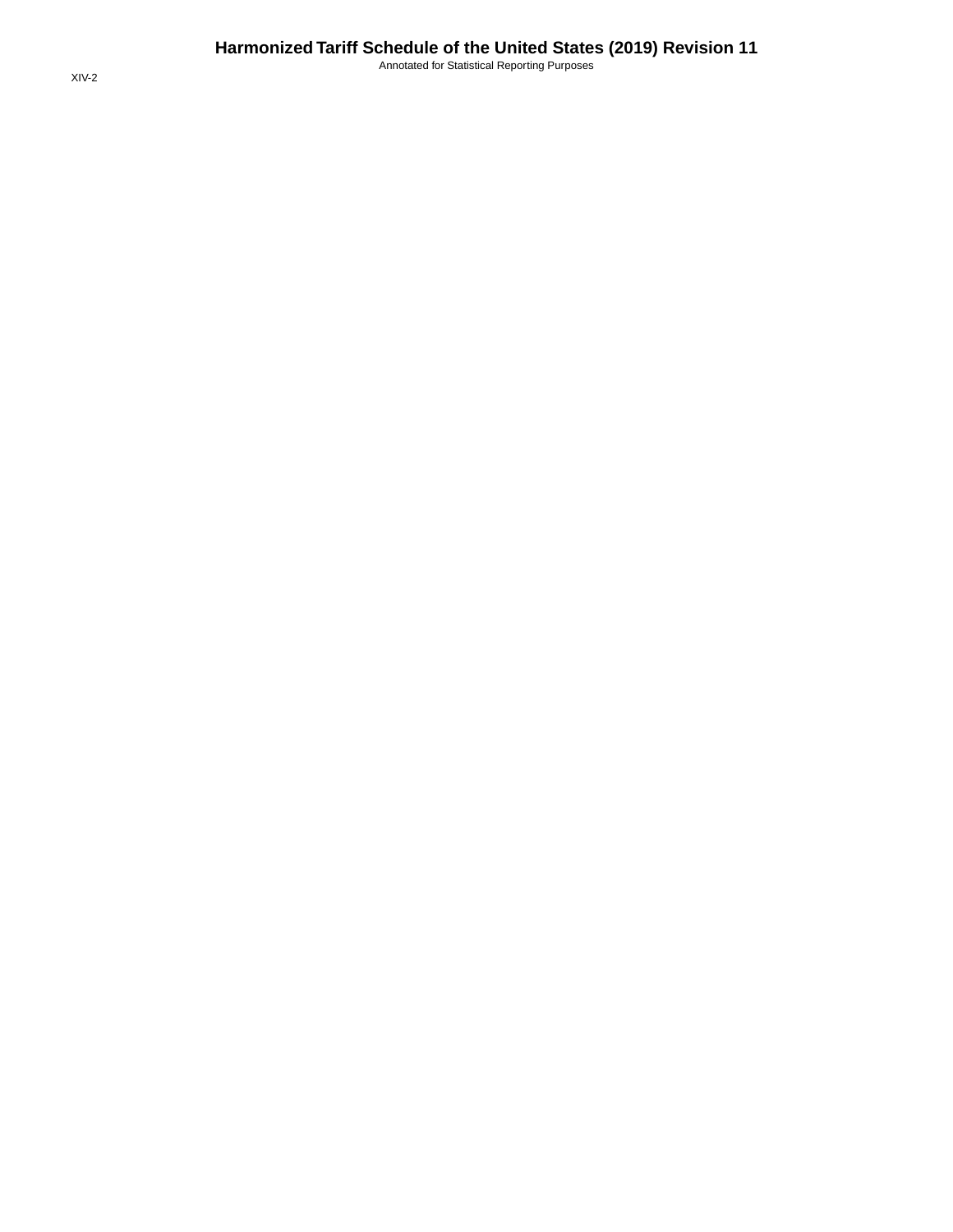Annotated for Statistical Reporting Purposes

XIV 71-1

#### CHAPTER 71

#### NATURAL OR CULTURED PEARLS, PRECIOUS OR SEMIPRECIOUS STONES, PRECIOUS METALS, METALS CLAD WITH PRECIOUS METAL, AND ARTICLES THEREOF; IMITATION JEWELRY; COIN

#### Notes

1. Subject to note 1(a) to section VI and except as provided below, all articles consisting wholly or partly:

- (a) Of natural or cultured pearls or of precious or semiprecious stones (natural, synthetic or reconstructed), or
- (b) Of precious metal or of metal clad with precious metal, are to be classified in this chapter.
- 2. (a) Headings 7113, 7114 and 7115 do not cover articles in which precious metal or metal clad with precious metal is present as minor constituents only, such as minor fittings or minor ornamentation (for example, monograms, ferrules and rims), and paragraph (b) of the foregoing note does not apply to such articles.
	- (b) Heading 7116 does not cover articles containing precious metal or metal clad with precious metal (other than as minor constituents).
- 3. This chapter does not cover:
	- (a) Amalgams of precious metal or colloidal precious metal (heading 2843);
	- (b) Sterile surgical suture materials, dental fillings or other goods of chapter 30;
	- (c) Goods of chapter 32 (for example, lustres);
	- (d) Supported catalysts (heading 3815);
	- (e) Articles of heading 4202 or 4203 referred to in note 3(B) to chapter 42;
	- (f) Articles of heading 4303 or 4304;
	- (g) Goods of section XI (textiles and textile articles);
	- (h) Footwear, headgear or other articles of chapter 64 or 65;
	- (ij) Umbrellas, walking-sticks or other articles of chapter 66;
	- (k) Abrasive goods of heading 6804 or 6805 or chapter 82, containing dust or powder of precious or semiprecious stones (natural or synthetic); articles of chapter 82 with a working part of precious or semiprecious stones (natural, synthetic or reconstructed); machinery, mechanical appliances or electrical goods, or parts thereof, of section XVI. However, articles and parts thereof, wholly of precious or semiprecious stones (natural, synthetic or reconstructed) remain classified in this chapter, except unmounted worked sapphires and diamonds for styli (heading 8522);
	- (l) Articles of chapter 90, 91 or 92 (scientific instruments, clocks and watches, musical instruments);
	- (m) Arms or parts thereof (chapter 93);
	- (n) Articles covered by note 2 to chapter 95;
	- (o) Articles classified in chapter 96 by virtue of note 4 to that chapter; or
	- (p) Original sculptures or statuary (heading 9703), collectors' pieces (heading 9705) or antiques of an age exceeding one hundred years (heading 9706), other than natural or cultured pearls or precious or semiprecious stones.
- 4. (a) The expression "precious metal" means silver, gold and platinum.
	- (b) The expression "platinum" means platinum, iridium, osmium, palladium, rhodium and ruthenium.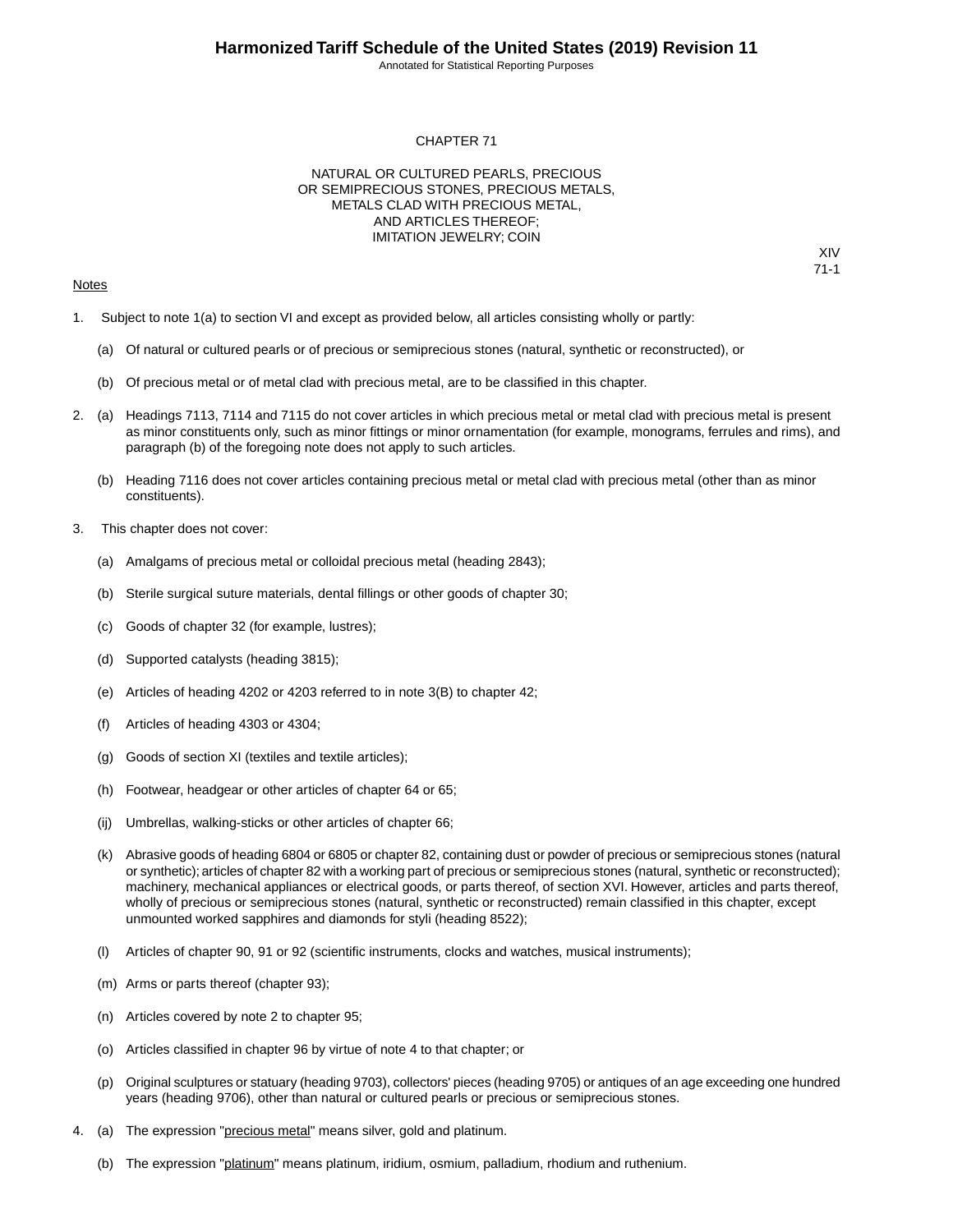Annotated for Statistical Reporting Purposes

Notes (con.) XIV 71-2

- (c) The expression "precious or semiprecious stones" does not include any of the substances specified in note 2(b) to chapter 96.
- 5. For the purposes of this chapter, any alloy (including a sintered mixture and an inter-metallic compound) containing precious metal is to be treated as an alloy of precious metal if any one precious metal constitutes as much as 2 percent, by weight, of the alloy. Alloys of precious metal are to be classified according to the following rules:
	- (a) An alloy containing 2 percent or more, by weight, of platinum is to be treated as an alloy of platinum;
	- (b) An alloy containing 2 percent or more, by weight, of gold but no platinum, or less than 2 percent, by weight, of platinum, is to be treated as an alloy of gold;
	- (c) Other alloys containing 2 percent or more, by weight, of silver are to be treated as alloys of silver.
- 6. Except where the context otherwise requires, any reference in the tariff schedule to precious metal or to any particular precious metal includes a reference to alloys treated as alloys of precious metal or of the particular metal in accordance with the rules in note 5 above, but not to metal clad with precious metal or to base metal or non-metals plated with precious metal.
- 7. Throughout the tariff schedule the expression "metal clad with precious metal" means material made with a base of metal upon one or more surfaces of which there is affixed by soldering, brazing, welding, hot-rolling or similar mechanical means a covering of precious metal. Except where the context otherwise requires, the expression also covers base metal inlaid with precious metal.
- 8. Subject to note 1(a) to section VI, goods answering to a description in heading 7112 are to be classified in that heading and in no other heading of the tariff schedule.
- 9. For the purposes of heading 7113, the expression "articles of jewelry" means:
	- (a) Any small objects of personal adornment (for example, rings, bracelets, necklaces, brooches, earrings, watch chains, fobs, pendants, tie pins, cuff links, dress studs, religious or other medals and insignia); and
	- (b) Articles of personal use of a kind normally carried in the pocket, in the handbag or on the person (for example, cigar or cigarette cases, snuff boxes, cachou or pill boxes, powder boxes, chain purses or prayer beads).

These articles may be combined or set, for example, with natural or cultured pearls, precious or semiprecious stones, synthetic or reconstructed precious or semiprecious stones, tortoise shell, mother-of-pearl, ivory, natural or reconstituted amber, jet or coral.

- 10. For the purposes of heading 7114, the expression "articles of goldsmiths' or silversmiths' wares" includes such articles as ornaments, tableware, toilet-ware, smokers' articles and other articles of household, office or religious use.
- 11. For the purposes of heading 7117, the expression "imitation jewelry" means articles of jewelry within the meaning of paragraph (a) of note 9 above (but not including buttons or other articles of heading 9606, or dress combs, hair slides or the like, or hairpins, of heading 9615), not incorporating natural or cultured pearls, precious or semiprecious stones (natural, synthetic or reconstructed) nor (except as plating or as minor constituents) precious metal or metal clad with precious metal.

#### Subheading Notes

- 1. For the purposes of subheadings 7106.10, 7108.11, 7110.11, 7110.21, 7110.31 and 7110.41, the expressions "powder" and "in powder form" mean products of which 90 percent or more by weight passes through a sieve having a mesh aperture of 0.5 mm.
- 2. Notwithstanding the provisions of note 4(b), for the purposes of subheadings 7110.11 and 7110.19, the expression "platinum" does not include iridium, osmium, palladium, rhodium or ruthenium.
- 3. For the classification of alloys in the subheadings of heading 7110, each alloy is to be classified with that metal, platinum, palladium, rhodium, iridium, osmium or ruthenium, which predominates by weight over each other of these metals.

#### Additional U.S. Notes

- 1. For the purposes of subchapter II, unless the context otherwise requires:
	- (a) The term "unwrought" refers to metals, whether or not refined, in the form of ingots, blocks, lumps, billets, cakes, slabs, pigs, cathodes, anodes, briquettes, cubes, sticks, grains, sponge, pellets, shot and similar manufactured primary forms, but does not cover rolled, forged, drawn or extruded products, tubular products or cast or sintered forms which have been machined or processed otherwise than by simple trimming, scalping or descaling;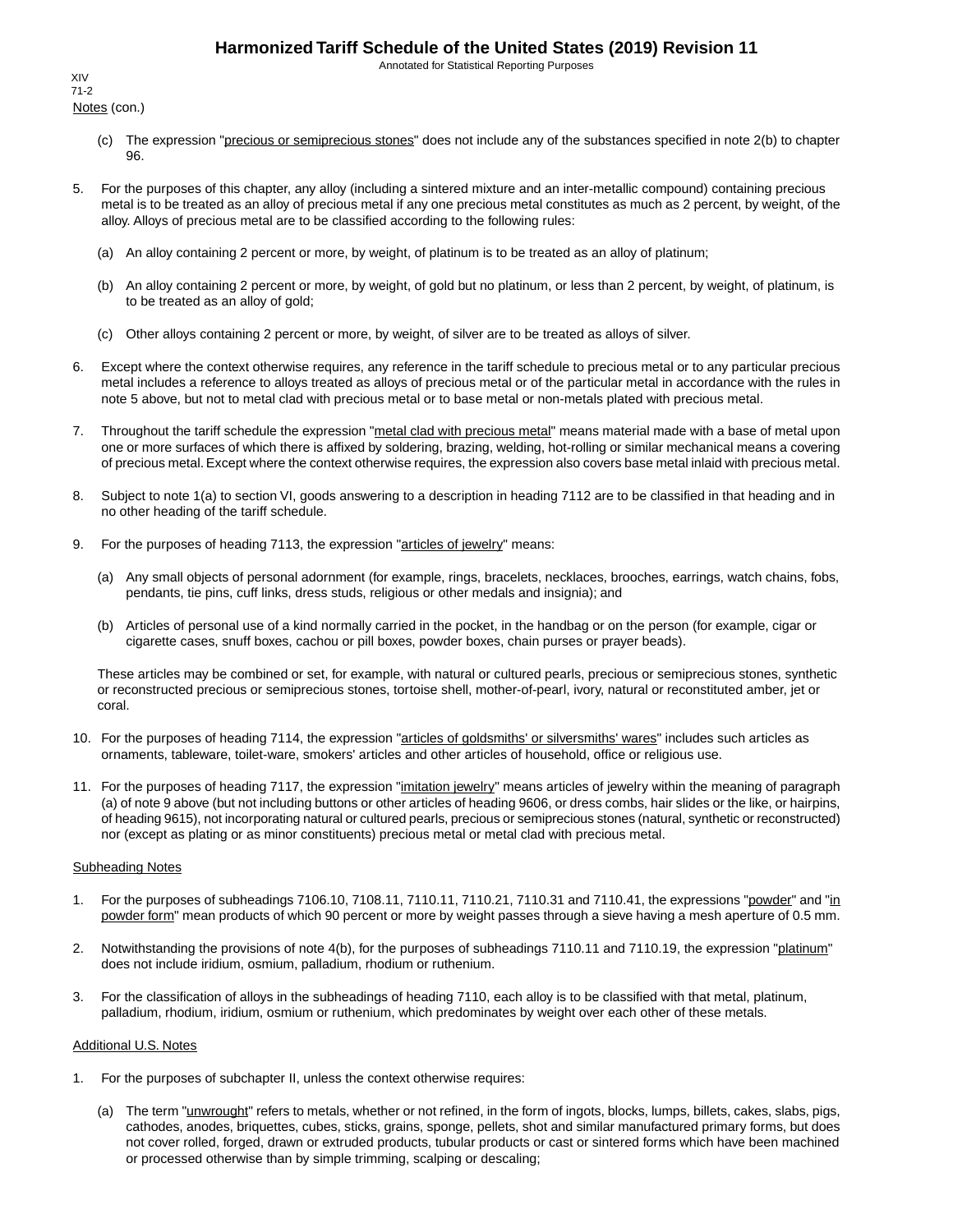Annotated for Statistical Reporting Purposes

Additional U.S. Notes (con.)

- (b) The term "semimanufactured" refers to wrought metal products in the form of bars, rods, sections, plates, sheets, strips, wire, tubes, pipes and hollow bars, and to powder (other than primary metals in powder form);
- (c) The term "waste and scrap" refers to materials and articles which are second-hand or waste or refuse, or are obsolete, defective or damaged, and which are fit only for the recovery of the metal content or for use in the manufacture of chemicals. It includes residues and ashes of a kind used principally for the recovery of precious metals, but does not include metals in unwrought form or metal-bearing materials provided for in heading 2616.
- 2. Coin provided for in heading 7118 which is currently in circulation in any country and is imported for monetary purposes shall be admitted without formal customs consumption entry or the payment of duty. This does not affect any requirements under other provisions of law to the effect that transfers of coin into or through the United States, in an amount exceeding \$10,000 on any one occasion, shall be reported as described therein.
- 3. (a) Notwithstanding any provision in additional U.S. note 5 to chapter 91, any article of jewelry provided for in heading 7113 which is the product of the Virgin Islands, Guam, or American Samoa (including any such article which contains any foreign component) shall be eligible for the benefits provided in paragraph (h) of additional U.S. note 5 to chapter 91, subject to the provisions and limitations of that note and of paragraphs (b), (c), and (d) of this note.
	- (b) Notwithstanding additional U.S. Note 5(h)(ii)(B) to chapter 91, articles of jewelry subject to this note shall be subject to a limitation of 10,000,000 units.
	- (c) Nothing in this note shall result in an increase or a decrease in the aggregate amount referred to in paragraph (h)(iii) of, or the quantitative limitation otherwise established pursuant to the requirements of, additional U.S. note 5 to chapter 91.
	- (d) Nothing in this note shall be construed to permit a reduction in the amount available to watch producers under paragraph (h)(iv) of additional U.S. note 5 to chapter 91.
	- (e) The Secretary of Commerce and the Secretary of the Interior shall issue such regulations, not inconsistent with the provisions of this note and additional U.S. note 5 to chapter 91, as the Secretaries determine necessary to carry out their respective duties under this note. Such regulations shall not be inconsistent with substantial transformation requirements but may define the circumstances under which articles of jewelry shall be deemed to be 'units' for purposes of the benefits, provisions, and limitations of additional U.S. note 5 to chapter 91.
	- (f) Notwithstanding any other provision of law, any article of jewelry provided for in Heading 7113 that is assembled in the Virgin Islands, Guam, or American Samoa by a jewelry manufacturer or jewelry assembler that commenced jewelry manufacturing or jewelry assembly operations in the Virgin Islands, Guam, or American Samoa after August 9, 2001, shall be treated as a product of the Virgin Islands, Guam, or American Samoa for purposes of this note and General Note 3(a)(iv) of this Schedule if such article is entered no later than 18 months after such jewelry manufacturer or jewelry assembler commenced jewelry manufacturing or jewelry assembly operations in the Virgin Islands, Guam, or American Samoa.
- 1. For the purposes of subheading 7113.19.50, the expression "ISO standard platinum" means platinum meeting the International Organization for Standardization's standard for platinum containing at least 85 percent pure platinum or at least 50 percent pure platinum with a combined content of at least 95 percent platinum group metals iridium, osmium, palladium, rhodium, or ruthenium.
- 2. For the purposes of reporting under statistical numbers 7113.19.5022 through 7113.19.5040, each piece is individually counted. For example, a pair of earrings is counted as two pieces and a necklace and its pendant are counted as one piece.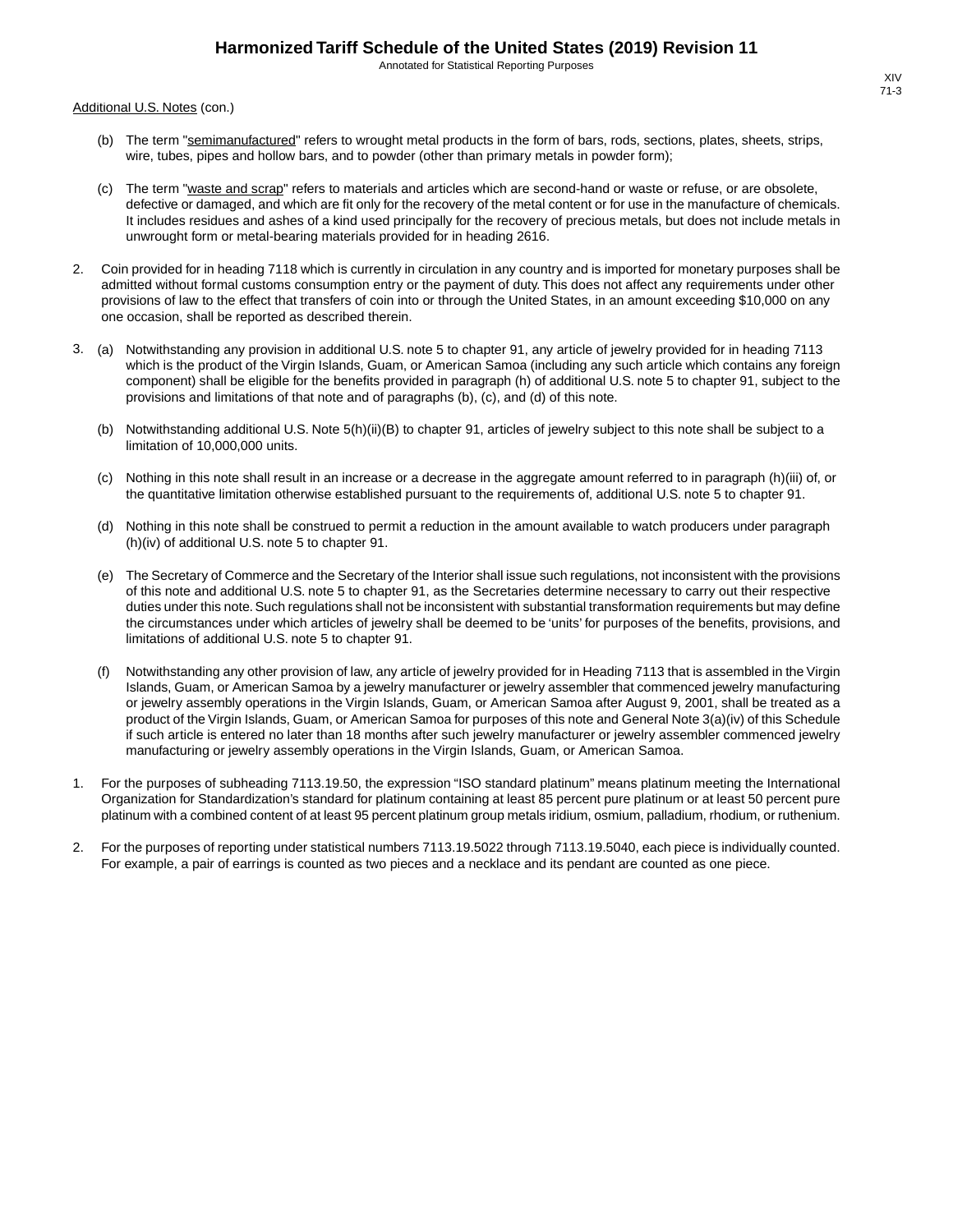Annotated for Statistical Reporting Purposes

| Heading/                 | <b>Stat</b> |                                                                                                                                                                                  | Unit           |                    | <b>Rates of Duty</b> |                |
|--------------------------|-------------|----------------------------------------------------------------------------------------------------------------------------------------------------------------------------------|----------------|--------------------|----------------------|----------------|
| Subheading               | Suf-<br>fix | <b>Article Description</b>                                                                                                                                                       | of<br>Quantity | General            | 1<br>Special         | $\overline{2}$ |
|                          |             | I. NATURAL OR CULTURED PEARLS AND PRECIOUS OR<br><b>SEMIPRECIOUS STONES</b>                                                                                                      |                |                    |                      |                |
| 7101                     |             | Pearls, natural or cultured, whether or not worked or graded<br>but not strung, mounted or set; pearls, natural or cultured,<br>temporarily strung for convenience of transport: |                |                    |                      |                |
| 7101.10<br>7101.10.30    | 00          | Natural pearls:<br>Graded and temporarily strung for convenience of                                                                                                              |                |                    |                      | 10%            |
| 7101.10.60 00            |             |                                                                                                                                                                                  |                |                    |                      | 10%            |
| 7101.21.00               | 00          | Cultured pearls:                                                                                                                                                                 |                |                    |                      | 10%            |
| 7101.22<br>7101.22.30 00 |             | Worked:<br>Graded and temporarily strung for convenience of                                                                                                                      |                |                    |                      |                |
| 7101.22.60 00            |             |                                                                                                                                                                                  |                |                    |                      | 10%<br>10%     |
| 7102                     |             | Diamonds, whether or not worked, but not mounted or set:                                                                                                                         |                |                    |                      |                |
| 7102.10.00 00            |             | Industrial:                                                                                                                                                                      |                |                    |                      | Free           |
| 7102.21<br>7102.21.10    |             | Unworked or simply sawn, cleaved or bruted:                                                                                                                                      |                | Free <sup>1/</sup> |                      | Free           |
|                          | 10          |                                                                                                                                                                                  |                |                    |                      |                |
|                          | 20          | Other:                                                                                                                                                                           |                |                    |                      |                |
| 7102.21.30               | 00          | Simply sawn, cleaved or bruted carat Free <sup>1/</sup>                                                                                                                          |                |                    |                      | 30%            |
| 7102.21.40               | 00          |                                                                                                                                                                                  |                |                    |                      | Free           |
| 7102.29.00               |             | Miners' diamonds:                                                                                                                                                                |                | Free <sup>1/</sup> |                      | Free           |
|                          | 10          |                                                                                                                                                                                  |                |                    |                      |                |
|                          | 20<br>50    |                                                                                                                                                                                  |                |                    |                      |                |
| 7102.31.00               | 00          | Nonindustrial:<br>Unworked or simply sawn, cleaved or bruted carat Free                                                                                                          |                |                    |                      | Free           |
| 7102.39.00               | 10          |                                                                                                                                                                                  |                |                    |                      | 10%            |
|                          | 50          |                                                                                                                                                                                  |                |                    |                      |                |
|                          |             |                                                                                                                                                                                  |                |                    |                      |                |
|                          |             |                                                                                                                                                                                  |                |                    |                      |                |
|                          |             |                                                                                                                                                                                  |                |                    |                      |                |
|                          |             |                                                                                                                                                                                  |                |                    |                      |                |
|                          |             |                                                                                                                                                                                  |                |                    |                      |                |
|                          |             |                                                                                                                                                                                  |                |                    |                      |                |
|                          |             |                                                                                                                                                                                  |                |                    |                      |                |
|                          |             |                                                                                                                                                                                  |                |                    |                      |                |
|                          |             |                                                                                                                                                                                  |                |                    |                      |                |
|                          |             |                                                                                                                                                                                  |                |                    |                      |                |
|                          |             |                                                                                                                                                                                  |                |                    |                      |                |
|                          |             |                                                                                                                                                                                  |                |                    |                      |                |
|                          |             |                                                                                                                                                                                  |                |                    |                      |                |
|                          |             |                                                                                                                                                                                  |                |                    |                      |                |
|                          |             |                                                                                                                                                                                  |                |                    |                      |                |
|                          |             |                                                                                                                                                                                  |                |                    |                      |                |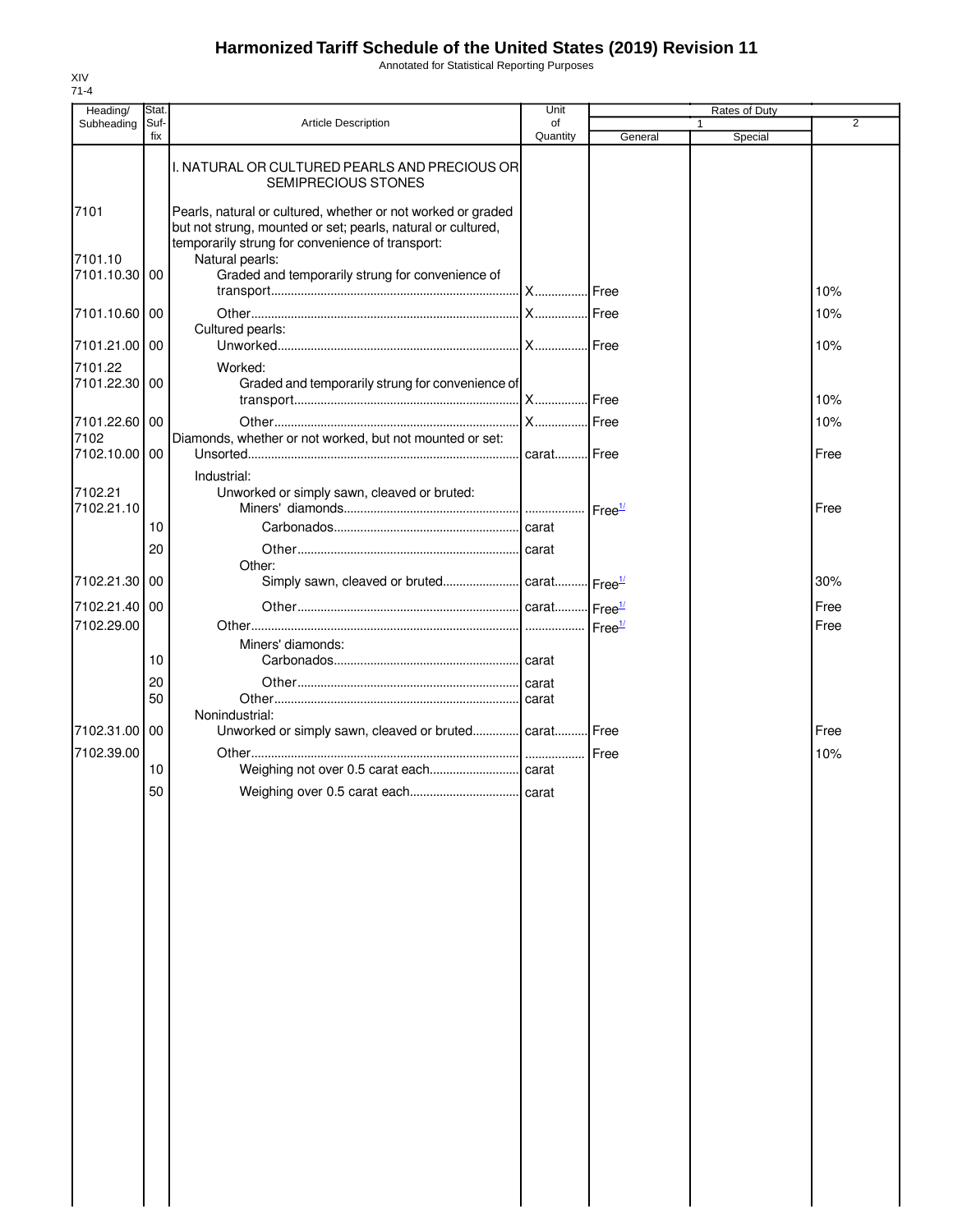Annotated for Statistical Reporting Purposes

| Heading/                      | Stat.       |                                                                                                                                                                                                                                                                                                                   | Unit           |         | Rates of Duty                                                                                     |                |
|-------------------------------|-------------|-------------------------------------------------------------------------------------------------------------------------------------------------------------------------------------------------------------------------------------------------------------------------------------------------------------------|----------------|---------|---------------------------------------------------------------------------------------------------|----------------|
| Subheading                    | Suf-<br>fix | <b>Article Description</b>                                                                                                                                                                                                                                                                                        | of<br>Quantity | General | Special                                                                                           | $\overline{2}$ |
| 7103<br>7103.10<br>7103.10.20 | 00          | Precious stones (other than diamonds) and semiprecious<br>stones, whether or not worked or graded but not strung,<br>mounted or set; ungraded precious stones (other than<br>diamonds) and semiprecious stones, temporarily strung for<br>convenience of transport:<br>Unworked or simply sawn or roughly shaped: |                |         |                                                                                                   | Free           |
| 7103.10.40                    | 00          | Otherwise worked:                                                                                                                                                                                                                                                                                                 |                |         | Free (A, AU, BH,<br>CA, CL, CO, D, E,<br>IL, JO, MA, MX,<br>OM, P, PA, PE,<br>SG)<br>2.1% (KR)    | 50%            |
| 7103.91.00                    |             |                                                                                                                                                                                                                                                                                                                   |                | Free    |                                                                                                   | 10%            |
|                               | 10          |                                                                                                                                                                                                                                                                                                                   |                |         |                                                                                                   |                |
|                               | 20          |                                                                                                                                                                                                                                                                                                                   |                |         |                                                                                                   |                |
| 7103.99                       | 30          | Other:                                                                                                                                                                                                                                                                                                            |                |         |                                                                                                   |                |
| 7103.99.10                    | 00          | Cut but not set, and suitable for use in the                                                                                                                                                                                                                                                                      |                |         |                                                                                                   |                |
|                               |             |                                                                                                                                                                                                                                                                                                                   |                |         |                                                                                                   | 10%            |
| 7103.99.50                    | 00          |                                                                                                                                                                                                                                                                                                                   | carat 10.5%    |         | Free (A, AU, BH,<br>CA, CL, CO, D, E,<br>IL, JO, MA, MX,<br>OM, P, PA, PE,<br>SG)<br>$2.1\%$ (KR) | 50%            |
| 7104                          |             | Synthetic or reconstructed precious or semiprecious stones,<br>whether or not worked or graded but not strung, mounted or<br>set; ungraded synthetic or reconstructed precious or<br>semiprecious stones, temporarily strung for convenience of<br>transport:                                                     |                |         |                                                                                                   |                |
| 7104.10.00                    | 00          |                                                                                                                                                                                                                                                                                                                   |                |         | Free (A, AU, BH,<br>CA, CL, CO, D, E,<br>IL, JO, KR, MA,<br>MX, OM, P, PA,<br>PE, SG)             | 50%            |
| 7104.20.00                    | 00          |                                                                                                                                                                                                                                                                                                                   |                |         | Free (A+, AU, BH,<br>CA, CL, CO, D, E,<br>IL, JO, KR, MA,<br>MX, OM, P, PA,<br>PE, SG)            | 30%            |
| 7104.90                       |             | Other:                                                                                                                                                                                                                                                                                                            |                |         |                                                                                                   |                |
| 7104.90.10 00                 |             | Cut but not set, and suitable for use in the manufacture                                                                                                                                                                                                                                                          |                |         |                                                                                                   |                |
| 7104.90.50                    | 00          |                                                                                                                                                                                                                                                                                                                   |                | Free    | Free (A, AU, BH,                                                                                  | 10%<br>50%     |
|                               |             |                                                                                                                                                                                                                                                                                                                   |                |         | CA, CL, CO, D, E,<br>IL, JO, KR, MA,<br>MX, OM, P, PA,<br>PE, SG)                                 |                |
|                               |             |                                                                                                                                                                                                                                                                                                                   |                |         |                                                                                                   |                |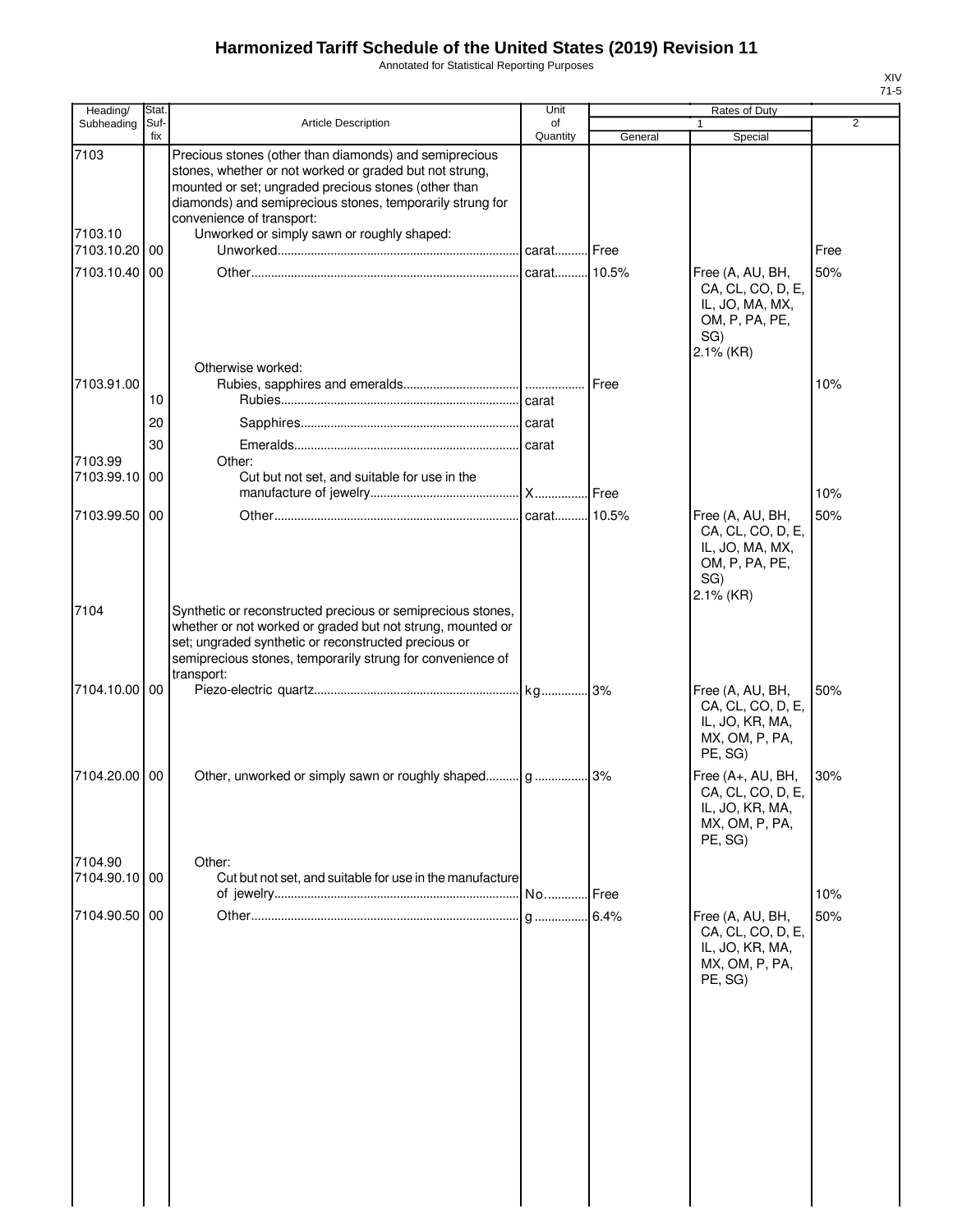Annotated for Statistical Reporting Purposes

| Heading/        | Stat.  |                                                           | Unit           |                            | Rates of Duty           |                |
|-----------------|--------|-----------------------------------------------------------|----------------|----------------------------|-------------------------|----------------|
| Subheading Suf- | fix    | Article Description                                       | of<br>Quantity | General                    | $\mathbf{1}$<br>Special | $\overline{2}$ |
| 7105            |        | Dust and powder of natural or synthetic precious or semi- |                |                            |                         |                |
|                 |        | precious stones:                                          |                |                            |                         |                |
| 7105.10.00      |        | Natural:                                                  |                | $\cdot$ Free <sup>1/</sup> |                         | Free           |
|                 | 11     |                                                           |                |                            |                         |                |
|                 | 15     |                                                           |                |                            |                         |                |
|                 |        | Synthetic:                                                |                |                            |                         |                |
|                 | 20     |                                                           |                |                            |                         |                |
|                 |        | Other:                                                    |                |                            |                         |                |
|                 | $30\,$ |                                                           |                |                            |                         |                |
|                 | 50     |                                                           |                |                            |                         |                |
| 7105.90.00 00   |        |                                                           |                |                            |                         | 2.2¢/kg        |
|                 |        |                                                           |                |                            |                         |                |
|                 |        |                                                           |                |                            |                         |                |
|                 |        |                                                           |                |                            |                         |                |
|                 |        |                                                           |                |                            |                         |                |
|                 |        |                                                           |                |                            |                         |                |
|                 |        |                                                           |                |                            |                         |                |
|                 |        |                                                           |                |                            |                         |                |
|                 |        |                                                           |                |                            |                         |                |
|                 |        |                                                           |                |                            |                         |                |
|                 |        |                                                           |                |                            |                         |                |
|                 |        |                                                           |                |                            |                         |                |
|                 |        |                                                           |                |                            |                         |                |
|                 |        |                                                           |                |                            |                         |                |
|                 |        |                                                           |                |                            |                         |                |
|                 |        |                                                           |                |                            |                         |                |
|                 |        |                                                           |                |                            |                         |                |
|                 |        |                                                           |                |                            |                         |                |
|                 |        |                                                           |                |                            |                         |                |
|                 |        |                                                           |                |                            |                         |                |
|                 |        |                                                           |                |                            |                         |                |
|                 |        |                                                           |                |                            |                         |                |
|                 |        |                                                           |                |                            |                         |                |
|                 |        |                                                           |                |                            |                         |                |
|                 |        |                                                           |                |                            |                         |                |
|                 |        |                                                           |                |                            |                         |                |
|                 |        |                                                           |                |                            |                         |                |
|                 |        |                                                           |                |                            |                         |                |
|                 |        |                                                           |                |                            |                         |                |
|                 |        |                                                           |                |                            |                         |                |
|                 |        |                                                           |                |                            |                         |                |
|                 |        |                                                           |                |                            |                         |                |
|                 |        |                                                           |                |                            |                         |                |
|                 |        |                                                           |                |                            |                         |                |
|                 |        |                                                           |                |                            |                         |                |
|                 |        |                                                           |                |                            |                         |                |
|                 |        |                                                           |                |                            |                         |                |
|                 |        |                                                           |                |                            |                         |                |
|                 |        |                                                           |                |                            |                         |                |
|                 |        |                                                           |                |                            |                         |                |
|                 |        |                                                           |                |                            |                         |                |
|                 |        |                                                           |                |                            |                         |                |
|                 |        |                                                           |                |                            |                         |                |
|                 |        |                                                           |                |                            |                         |                |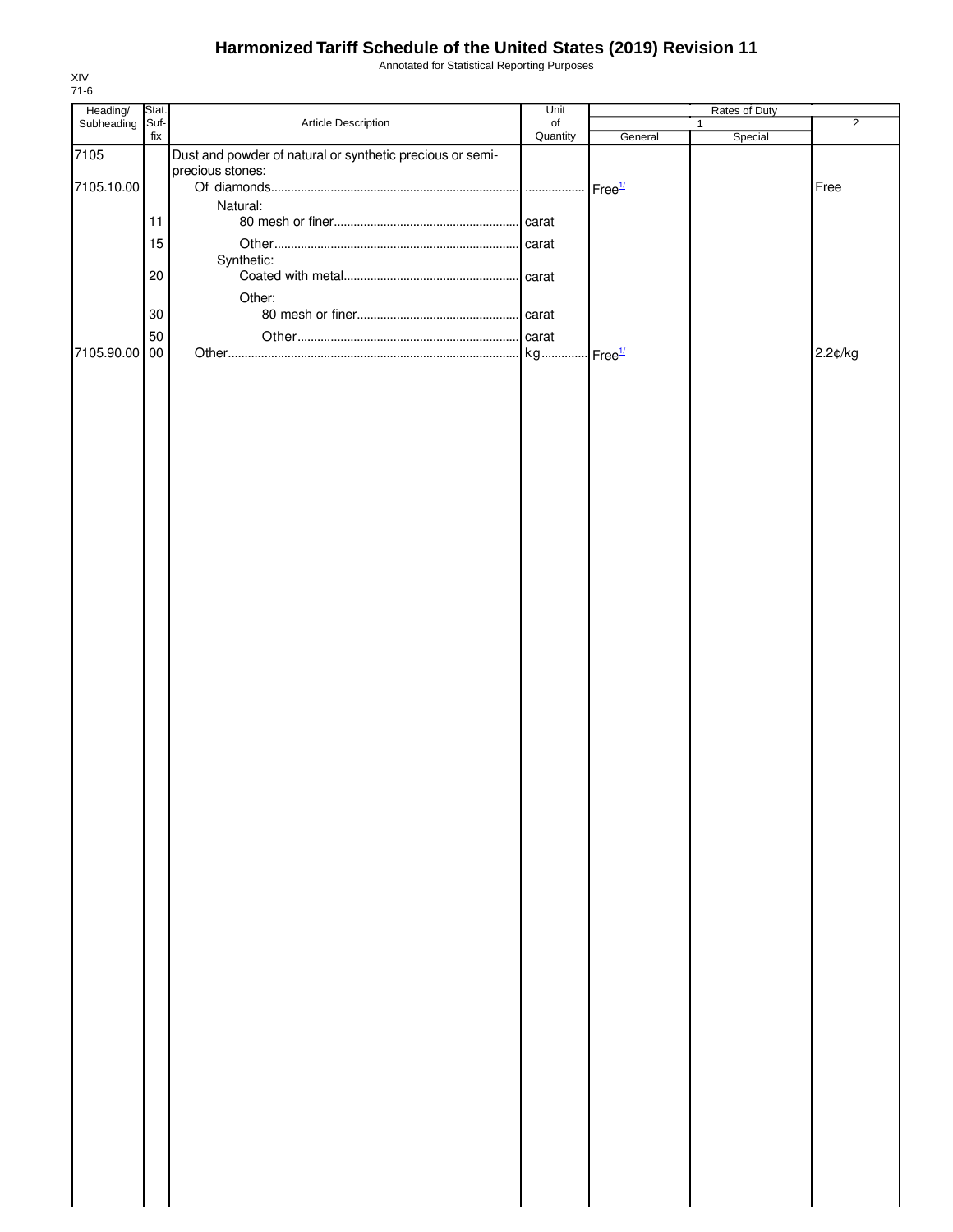Annotated for Statistical Reporting Purposes

| Heading/                 | Stat.       |                                                                                                                                                                                | Unit           |                    | Rates of Duty                                                                          |                |
|--------------------------|-------------|--------------------------------------------------------------------------------------------------------------------------------------------------------------------------------|----------------|--------------------|----------------------------------------------------------------------------------------|----------------|
| Subheading               | Suf-<br>fix | <b>Article Description</b>                                                                                                                                                     | of<br>Quantity | General            | 1<br>Special                                                                           | $\overline{2}$ |
|                          |             | II. PRECIOUS METALS AND METALS CLAD WITH<br>PRECIOUS METAL                                                                                                                     |                |                    |                                                                                        |                |
| 7106                     |             | Silver (including silver plated with gold or platinum), unwrought<br>or in semimanufactured forms, or in powder form:                                                          |                |                    |                                                                                        |                |
| 7106.10.00 00            |             |                                                                                                                                                                                |                |                    |                                                                                        | Free           |
| 7106.91<br>7106.91.10    |             | Other:<br>Unwrought:                                                                                                                                                           |                | Free <sup>1/</sup> |                                                                                        | Free           |
|                          | 10          |                                                                                                                                                                                |                |                    |                                                                                        |                |
| 7106.91.50               | 20<br>00    |                                                                                                                                                                                |                |                    | Free (A, AU, BH,<br>CA, CL, CO, D, E,<br>IL, JO, KR, MA,<br>MX, OM, P, PA,<br>PE, SG)  | 65%            |
| 7106.92<br>7106.92.10 00 |             | Semimanufactured:<br>Rectangular or near rectangular shapes, containing<br>99.5 percent or more by weight of silver and not<br>otherwise marked or decorated than with weight, |                |                    |                                                                                        |                |
|                          |             |                                                                                                                                                                                |                |                    |                                                                                        | Free           |
| 7106.92.50 00            |             |                                                                                                                                                                                |                |                    | Free (A*, AU, BH,<br>CA, CL, CO, D, E,<br>IL, JO, KR, MA,<br>MX, OM, P, PA,<br>PE, SG) | 65%            |
| 7107.00.00               |             | 00 Base metals clad with silver, not further worked than semi-                                                                                                                 |                |                    | Free (A, AU, BH,<br>CA, CL, CO, D, E,<br>IL, JO, KR, MA,<br>MX, OM, P, PA,<br>PE, SG)  | 30%            |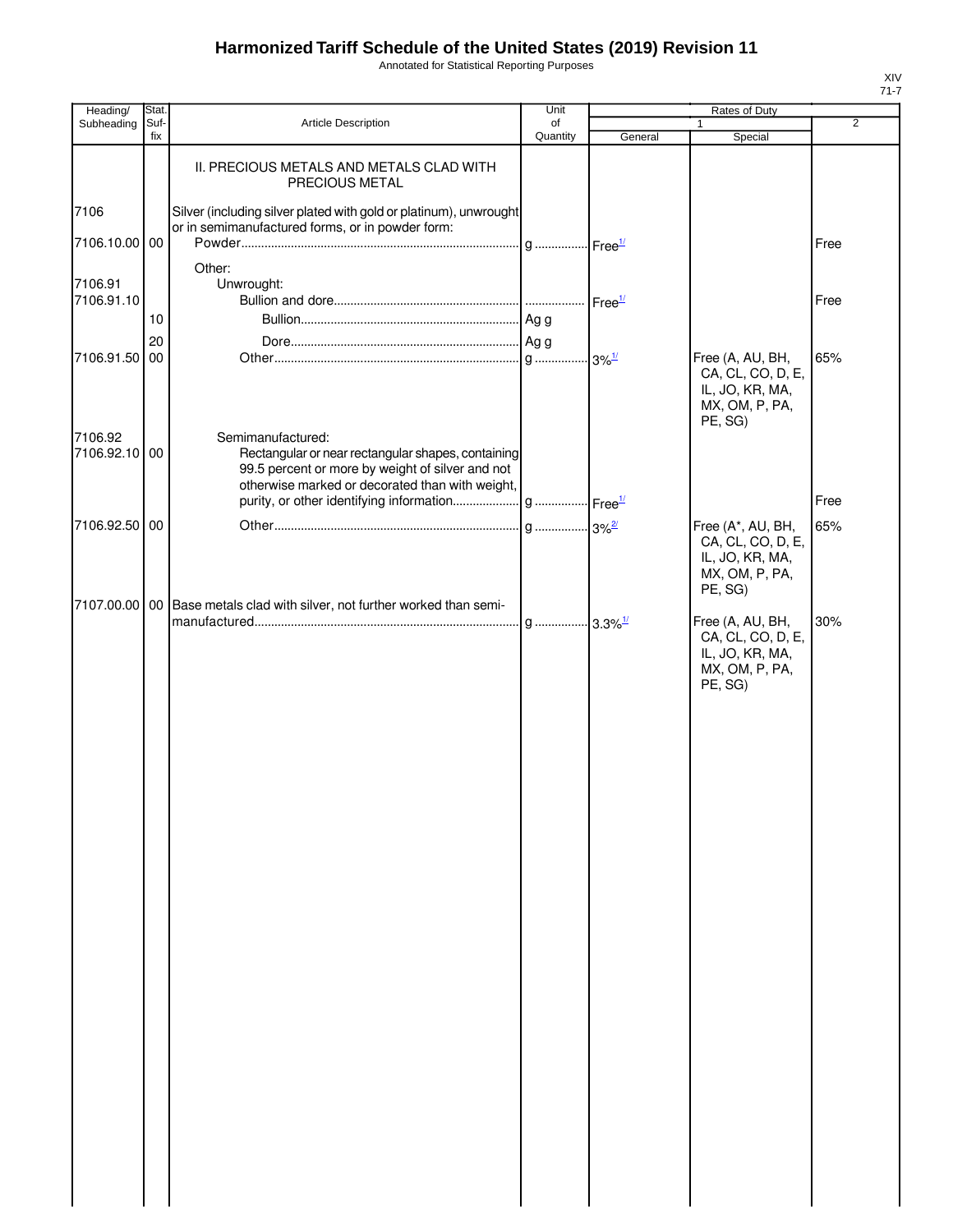Annotated for Statistical Reporting Purposes

| of<br>Quantity | General | Special                                                                               | 2<br>Free        |
|----------------|---------|---------------------------------------------------------------------------------------|------------------|
|                |         |                                                                                       |                  |
|                |         |                                                                                       |                  |
|                |         |                                                                                       |                  |
|                |         |                                                                                       |                  |
|                |         |                                                                                       | Free             |
|                |         |                                                                                       |                  |
|                |         |                                                                                       |                  |
|                |         |                                                                                       |                  |
|                |         | Free (A, AU, BH,                                                                      | 65%              |
|                |         | CA, CL, CO, D, E,<br>IL, JO, KR, MA,<br>MX, OM, P, PA,<br>PE, SG)                     |                  |
|                |         |                                                                                       |                  |
|                |         |                                                                                       |                  |
| $cm2$          |         |                                                                                       | 8%               |
| Au g           |         |                                                                                       |                  |
|                |         |                                                                                       | Free             |
|                |         |                                                                                       | 65%              |
|                |         | CA, CL, CO, D, E,<br>IL, JO, KR, MA,<br>MX, OM, P, PA,<br>PE, SG)                     |                  |
|                |         |                                                                                       | Free             |
|                |         | Free (A, AU, BH,<br>CA, CL, CO, D, E,<br>IL, JO, KR, MA,<br>MX, OM, P, PA,<br>PE, SG) | 65%              |
|                |         | Free <sup>1/</sup>                                                                    | Free (A, AU, BH, |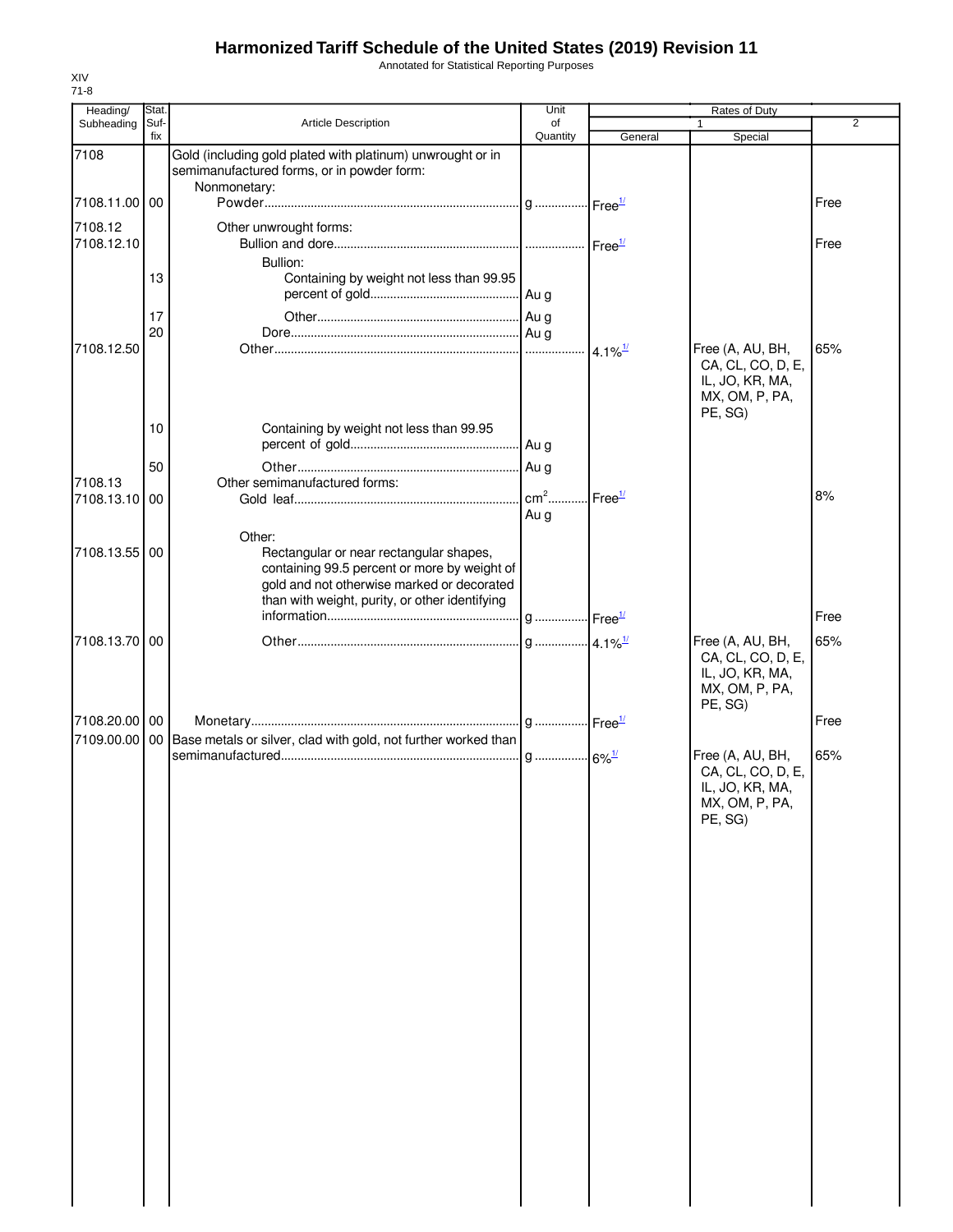Annotated for Statistical Reporting Purposes

| Heading/      | Stat. |                                                                 | Unit     |                    | Rates of Duty     |      |
|---------------|-------|-----------------------------------------------------------------|----------|--------------------|-------------------|------|
| Subheading    | Suf-  | <b>Article Description</b>                                      | of       |                    |                   | 2    |
|               | fix   |                                                                 | Quantity | General            | Special           |      |
| 7110          |       | Platinum, unwrought or in semimanufactured forms, or in         |          |                    |                   |      |
|               |       | powder form:<br>Platinum:                                       |          |                    |                   |      |
| 7110.11.00    |       |                                                                 |          |                    |                   | Free |
|               | 10    | Grain and nuggets of the metal platinum Pt g                    |          |                    |                   |      |
|               |       |                                                                 |          |                    |                   |      |
|               | 20    |                                                                 |          |                    |                   |      |
|               | 50    |                                                                 |          |                    |                   |      |
| 7110.19.00    | 00    |                                                                 |          |                    |                   | Free |
|               |       | Palladium:                                                      |          |                    |                   |      |
| 7110.21.00 00 |       |                                                                 |          |                    |                   | Free |
| 7110.29.00 00 |       |                                                                 |          |                    |                   | Free |
|               |       | Rhodium:                                                        |          |                    |                   |      |
| 7110.31.00 00 |       |                                                                 |          |                    |                   | Free |
|               |       |                                                                 |          |                    |                   |      |
| 7110.39.00 00 |       |                                                                 |          |                    |                   | Free |
|               |       | Iridium, osmium and ruthenium:                                  |          |                    |                   |      |
| 7110.41.00    |       |                                                                 |          |                    |                   | Free |
|               |       | Separately:                                                     |          |                    |                   |      |
|               | 10    |                                                                 |          |                    |                   |      |
|               | 20    |                                                                 |          |                    |                   |      |
|               | 30    |                                                                 |          |                    |                   |      |
|               | 50    |                                                                 |          |                    |                   |      |
| 7110.49.00    |       |                                                                 |          | Free <sup>1/</sup> |                   | Free |
|               | 10    |                                                                 |          |                    |                   |      |
|               |       |                                                                 |          |                    |                   |      |
| 7111.00.00    | 50    | 00 Base metals, silver or gold, clad with platinum, not further |          |                    |                   |      |
|               |       |                                                                 |          |                    | Free (A, AU, BH,  | 65%  |
|               |       |                                                                 |          |                    | CA, CL, CO, D, E, |      |
|               |       |                                                                 |          |                    | IL, JO, KR, MA,   |      |
|               |       |                                                                 |          |                    | MX, OM, P, PA,    |      |
|               |       |                                                                 |          |                    | PE, SG)           |      |
| 7112          |       | Waste and scrap of precious metal or of metal clad with         |          |                    |                   |      |
|               |       | precious metal; other waste and scrap containing precious       |          |                    |                   |      |
|               |       | metal or precious metal compounds, of a kind used principally   |          |                    |                   |      |
|               |       | for the recovery of precious metal:                             |          |                    |                   |      |
| 7112.30.00    | 00    | Ash containing precious metal or precious metal                 |          |                    |                   |      |
|               |       |                                                                 |          |                    |                   | Free |
|               |       | Other:                                                          |          |                    |                   |      |
| 7112.91.00 00 |       | Of gold, including metal clad with gold but excluding           |          |                    |                   |      |
|               |       | sweepings containing other precious metals                      | g        | Free <sup>1/</sup> |                   | Free |
|               |       |                                                                 | Au g     |                    |                   |      |
| 7112.92.00 00 |       | Of platinum, including metal clad with platinum but             |          |                    |                   |      |
|               |       | excluding sweepings containing other precious                   |          |                    |                   |      |
|               |       |                                                                 | $q$      | Free <sup>1/</sup> |                   | Free |
|               |       |                                                                 | Ptq      |                    |                   |      |
| 7112.99.00    | 00    |                                                                 |          |                    |                   | Free |
|               |       |                                                                 |          |                    |                   |      |
|               |       |                                                                 |          |                    |                   |      |
|               |       |                                                                 |          |                    |                   |      |
|               |       |                                                                 |          |                    |                   |      |
|               |       |                                                                 |          |                    |                   |      |
|               |       |                                                                 |          |                    |                   |      |
|               |       |                                                                 |          |                    |                   |      |
|               |       |                                                                 |          |                    |                   |      |
|               |       |                                                                 |          |                    |                   |      |
|               |       |                                                                 |          |                    |                   |      |
|               |       |                                                                 |          |                    |                   |      |
|               |       |                                                                 |          |                    |                   |      |
|               |       |                                                                 |          |                    |                   |      |
|               |       |                                                                 |          |                    |                   |      |
|               |       |                                                                 |          |                    |                   |      |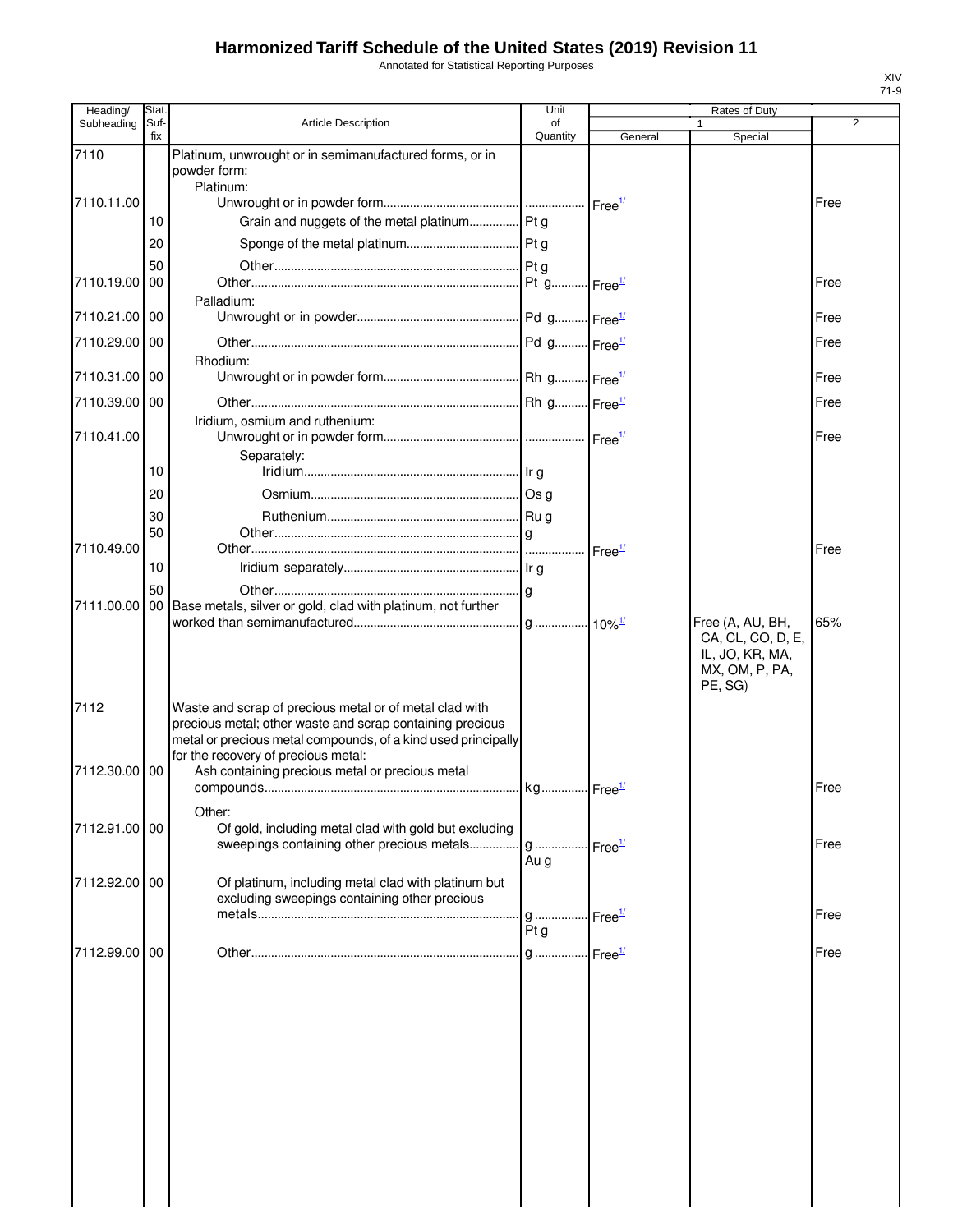Annotated for Statistical Reporting Purposes

| Heading/      | Stat.       |                                                                                                                                                                                                                | Unit           | Rates of Duty |                                                                                        |                |  |
|---------------|-------------|----------------------------------------------------------------------------------------------------------------------------------------------------------------------------------------------------------------|----------------|---------------|----------------------------------------------------------------------------------------|----------------|--|
| Subheading    | Suf-<br>fix | Article Description                                                                                                                                                                                            | of<br>Quantity | General       | $\mathbf{1}$<br>Special                                                                | $\overline{2}$ |  |
|               |             | III. JEWELRY, GOLDSMITHS' AND SILVERSMITHS' WARES<br>AND OTHER ARTICLES                                                                                                                                        |                |               |                                                                                        |                |  |
| 7113          |             | Articles of jewelry and parts thereof, of precious metal or of<br>metal clad with precious metal:<br>Of precious metal whether or not plated or clad with                                                      |                |               |                                                                                        |                |  |
| 7113.11       |             | precious metal:<br>Of silver, whether or not plated or clad with other                                                                                                                                         |                |               |                                                                                        |                |  |
| 7113.11.10 00 |             | precious metal:<br>Rope, curb, cable, chain and similar articles                                                                                                                                               |                |               |                                                                                        |                |  |
|               |             | produced in continuous lengths, all the foregoing,<br>whether or not cut to specific lengths and whether<br>or not set with imitation pearls or imitation<br>gemstones, suitable for use in the manufacture of |                |               |                                                                                        |                |  |
|               |             |                                                                                                                                                                                                                |                |               | Free (A, AU, BH,<br>CA, CL, CO, D, E,<br>IL, JO, KR, MA,<br>MX, OM, P, PA,<br>PE, SG)  | 80%            |  |
| 7113.11.20 00 |             | Other:<br>Valued not over \$18 per dozen pieces or                                                                                                                                                             |                |               |                                                                                        |                |  |
|               |             |                                                                                                                                                                                                                |                |               | Free (A, AU, BH,<br>CA, CL, CO, D, E,<br>IL, JO, KR, MA,<br>MX, OM, P, PA,<br>PE, SG)  | 110%           |  |
| 7113.11.50 00 |             |                                                                                                                                                                                                                |                |               | Free (A*, AU, BH,<br>CA, CL, CO, D, E,<br>IL, JO, KR, MA,<br>MX, OM, P, PA,<br>PE, SG) | 80%            |  |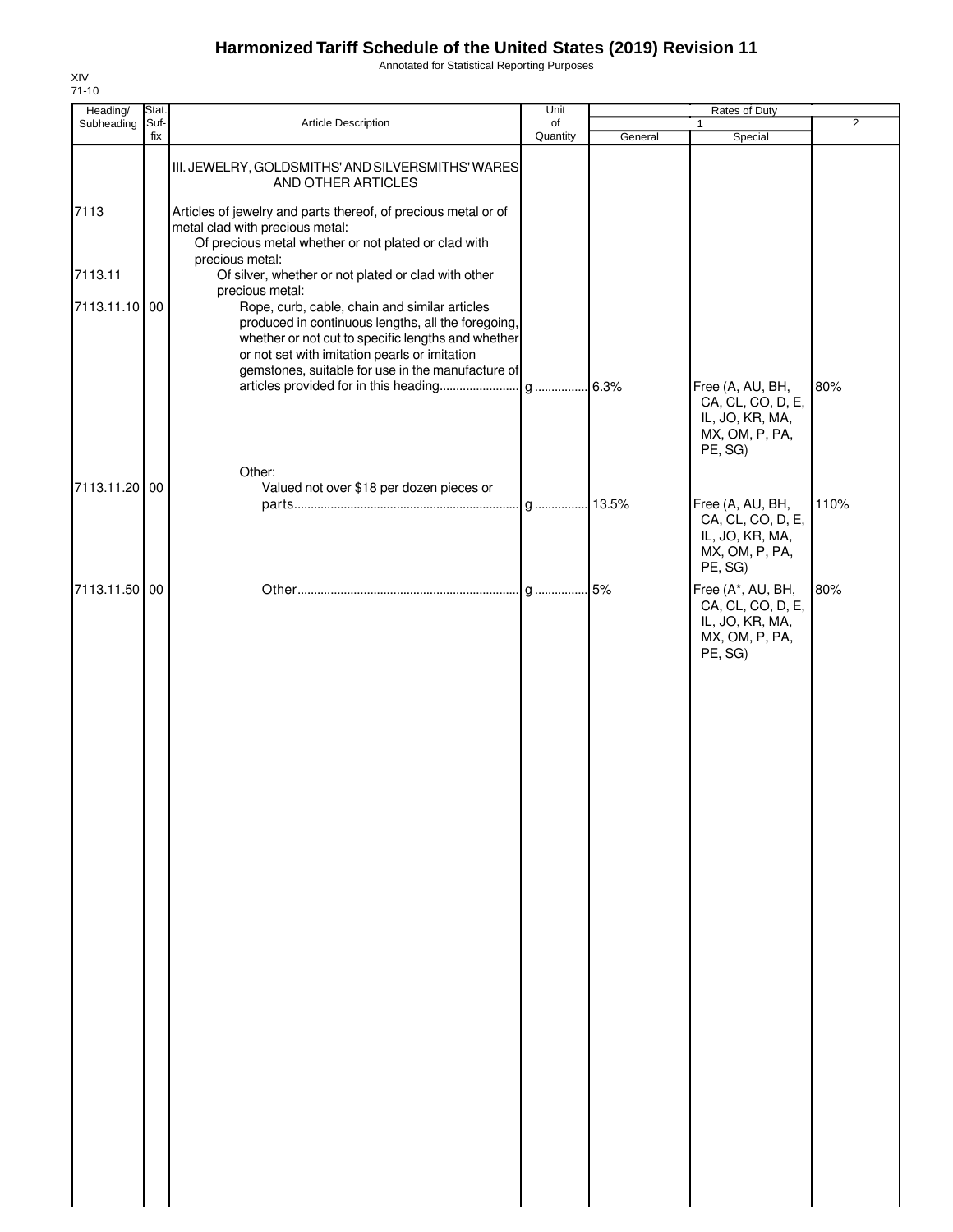Annotated for Statistical Reporting Purposes

| Heading/      | Stat.       |                                                                                                                                                                                                                                                                 | Unit           |         | Rates of Duty                                                                          |                |
|---------------|-------------|-----------------------------------------------------------------------------------------------------------------------------------------------------------------------------------------------------------------------------------------------------------------|----------------|---------|----------------------------------------------------------------------------------------|----------------|
| Subheading    | Suf-<br>fix | Article Description                                                                                                                                                                                                                                             | of<br>Quantity | General | 1<br>Special                                                                           | $\overline{2}$ |
| 7113 (con.)   |             | Articles of jewelry and parts thereof, of precious metal or of<br>metal clad with precious metal: (con.)<br>Of precious metal whether or not plated or clad with                                                                                                |                |         |                                                                                        |                |
| 7113.19       |             | precious metal: (con.)<br>Of other precious metal, whether or not plated or clad<br>with precious metal:                                                                                                                                                        |                |         |                                                                                        |                |
| 7113.19.10    | 00          | Rope, curb, cable, chain and similar articles<br>produced in continuous lengths, all the foregoing,<br>whether or not cut to specific lengths and whether<br>or not set with imitation pearls or imitation<br>gemstones, suitable for use in the manufacture of |                |         | Free (A, AU, BH,                                                                       | 80%            |
|               |             | Other:                                                                                                                                                                                                                                                          |                |         | CA, CL, CO, D, E,<br>IL, JO, KR, MA,<br>MX, OM, P, PA,<br>PE, SG)                      |                |
|               |             | Necklaces and neck chains, of gold:                                                                                                                                                                                                                             |                |         |                                                                                        |                |
| 7113.19.21    | 00          |                                                                                                                                                                                                                                                                 |                |         | Free (A, AU, BH,<br>CA, CL, CO, D, E,<br>IL, JO, KR, MA,<br>MX, OM, P, PA,<br>PE, SG)  | 80%            |
| 7113.19.25 00 |             |                                                                                                                                                                                                                                                                 |                |         | Free (A, AU, BH,<br>CA, CL, CO, D, E,<br>IL, JO, KR, MA,<br>MX, OM, P, PA,<br>PE, SG)  | 80%            |
| 7113.19.29 00 |             |                                                                                                                                                                                                                                                                 |                |         | Free (A*, AU, BH,<br>CA, CL, CO, D, E,<br>IL, JO, KR, MA,<br>MX, OM, P, PA,<br>PE, SG) | 80%            |
| 7113.19.30 00 |             |                                                                                                                                                                                                                                                                 |                |         | Free (A, AU, BH,<br>CA, CL, CO, D, E,<br>IL, JO, KR, MA,<br>MX, OM, P, PA,<br>PE, SG)  | 80%            |
| 7113.19.50    |             |                                                                                                                                                                                                                                                                 |                |         | Free (A*, AU, BH,<br>CA, CL, CO, D, E,<br>IL, JO, KR, MA,<br>MX, OM, P, PA,<br>PE, SG) | 80%            |
|               |             | Of ISO standard platinum:                                                                                                                                                                                                                                       |                |         |                                                                                        |                |
|               | 21          |                                                                                                                                                                                                                                                                 |                |         |                                                                                        |                |
|               | 25          |                                                                                                                                                                                                                                                                 |                |         |                                                                                        |                |
|               | 30          |                                                                                                                                                                                                                                                                 |                |         |                                                                                        |                |
|               | 45          |                                                                                                                                                                                                                                                                 |                |         |                                                                                        |                |
|               | 90          |                                                                                                                                                                                                                                                                 |                |         |                                                                                        |                |
|               |             |                                                                                                                                                                                                                                                                 |                |         |                                                                                        |                |
|               |             |                                                                                                                                                                                                                                                                 |                |         |                                                                                        |                |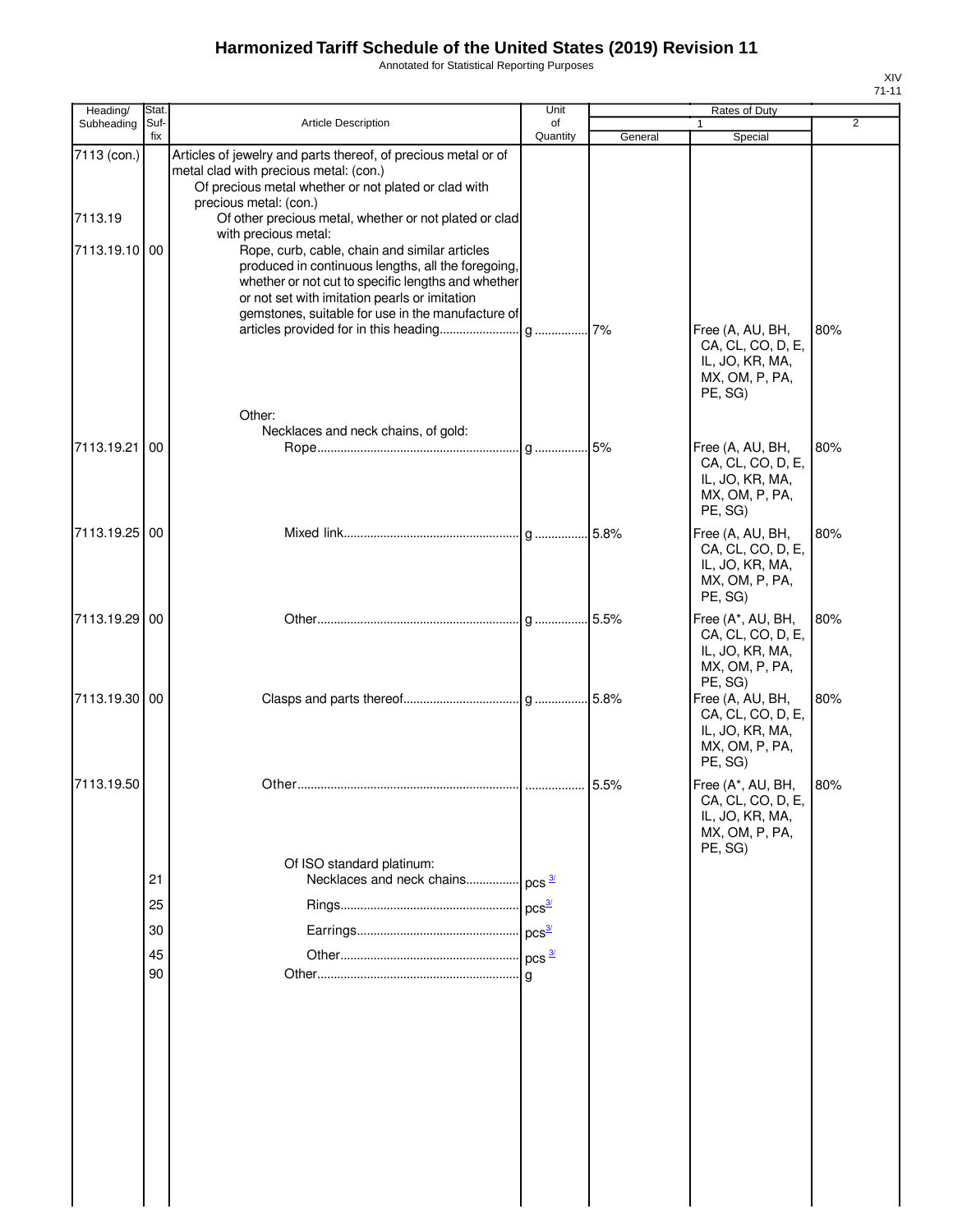Annotated for Statistical Reporting Purposes

| Heading/                                | Stat.       |                                                                                                                                                                                                                                                                                                                                                                                                                                                      | Unit           |         | Rates of Duty                                                                          |                |
|-----------------------------------------|-------------|------------------------------------------------------------------------------------------------------------------------------------------------------------------------------------------------------------------------------------------------------------------------------------------------------------------------------------------------------------------------------------------------------------------------------------------------------|----------------|---------|----------------------------------------------------------------------------------------|----------------|
| Subheading                              | Suf-<br>fix | Article Description                                                                                                                                                                                                                                                                                                                                                                                                                                  | of<br>Quantity | General | 1<br>Special                                                                           | $\overline{2}$ |
| 7113 (con.)<br>7113.20<br>7113.20.10 00 |             | Articles of jewelry and parts thereof, of precious metal or of<br>metal clad with precious metal: (con.)<br>Of base metal clad with precious metal:<br>Rope, curb, cable, chain and similar articles produced<br>in continuous lengths, all the foregoing, whether or not<br>cut to specific lengths and whether or not set with<br>imitation pearls or imitation gemstones, suitable for<br>use in the manufacture of articles provided for in this |                |         | Free (A, AU, BH,                                                                       | 80%            |
|                                         |             | Other:<br>Necklaces and neck chains, clad with gold:                                                                                                                                                                                                                                                                                                                                                                                                 |                |         | CA, CL, CO, D, E,<br>IL, JO, KR, MA,<br>MX, OM, P, PA,<br>PE, SG)                      |                |
| 7113.20.21                              | 00          |                                                                                                                                                                                                                                                                                                                                                                                                                                                      |                |         | Free (A, AU, BH,<br>CA, CL, CO, D, E,<br>IL, JO, KR, MA,<br>MX, OM, P, PA,<br>PE, SG)  | 80%            |
| 7113.20.25 00                           |             |                                                                                                                                                                                                                                                                                                                                                                                                                                                      |                |         | Free (A, AU, BH,<br>CA, CL, CO, D, E,<br>IL, JO, KR, MA,<br>MX, OM, P, PA,<br>PE, SG)  | 80%            |
| 7113.20.29                              | 00          |                                                                                                                                                                                                                                                                                                                                                                                                                                                      |                |         | Free (A, AU, BH,<br>CA, CL, CO, D, E,<br>IL, JO, KR, MA,<br>MX, OM, P, PA,<br>PE, SG)  | 80%            |
| 7113.20.30 00                           |             |                                                                                                                                                                                                                                                                                                                                                                                                                                                      |                |         | Free (A, AU, BH,<br>CA, CL, CO, D, E,<br>IL, JO, KR, MA,<br>MX, OM, P, PA,<br>PE, SG)  | 80%            |
| 7113.20.50 00                           |             |                                                                                                                                                                                                                                                                                                                                                                                                                                                      |                |         | Free (A*, AU, BH,<br>CA, CL, CO, D, E,<br>IL, JO, KR, MA,<br>MX, OM, P, PA,<br>PE, SG) | 80%            |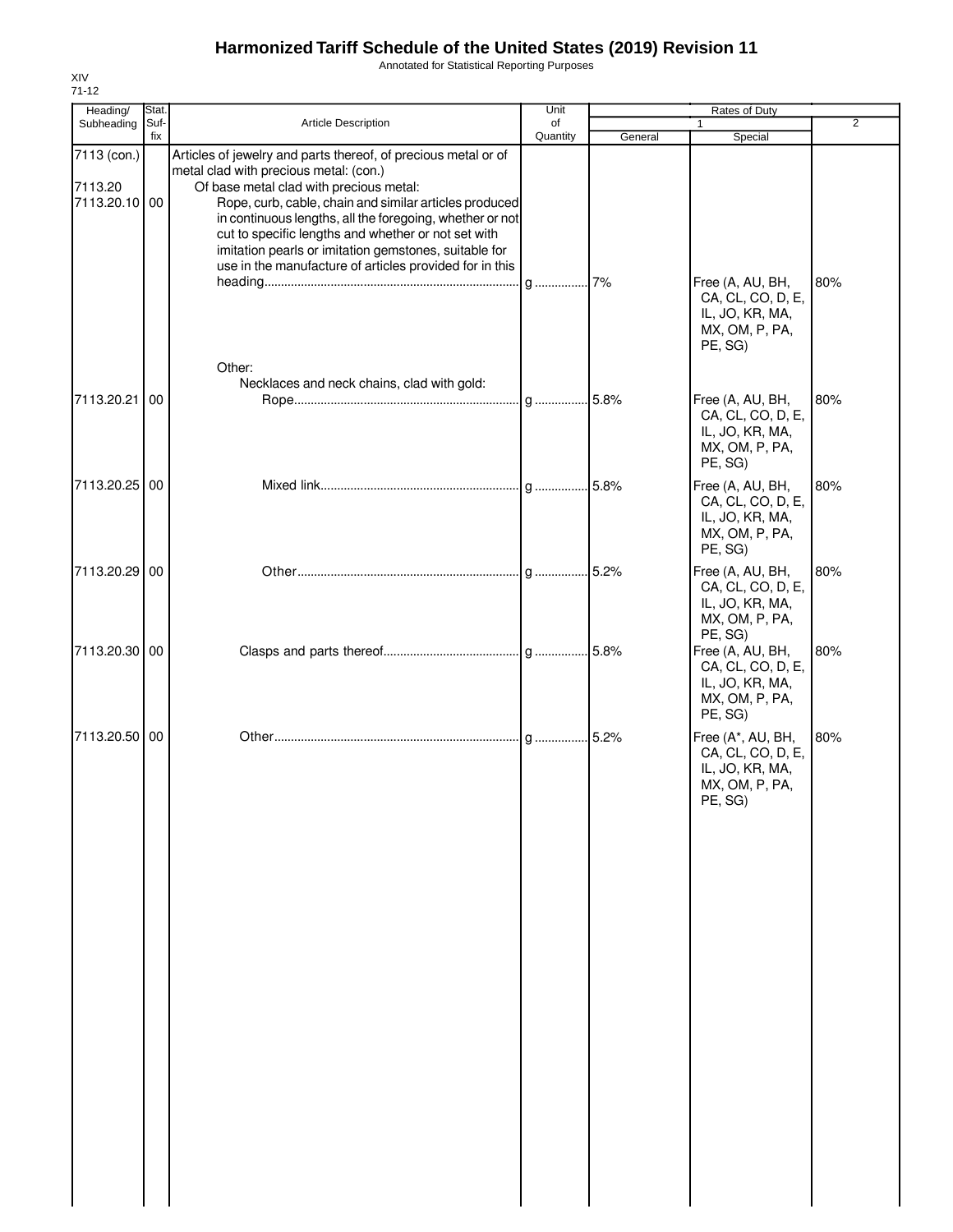Annotated for Statistical Reporting Purposes

| Heading/        | Stat.       |                                                                                                                                                                                                                                                                | Unit                  |         | Rates of Duty                                                                          |                               |
|-----------------|-------------|----------------------------------------------------------------------------------------------------------------------------------------------------------------------------------------------------------------------------------------------------------------|-----------------------|---------|----------------------------------------------------------------------------------------|-------------------------------|
| Subheading      | Suf-<br>fix | <b>Article Description</b>                                                                                                                                                                                                                                     | of<br>Quantity        | General | 1<br>Special                                                                           | $\overline{2}$                |
| 7114<br>7114.11 |             | Articles of goldsmiths' or silversmiths' wares and parts thereof,<br>of precious metal or of metal clad with precious metal:<br>Of precious metal whether or not plated or clad with<br>precious metal:<br>Of silver, whether or not plated or clad with other |                       |         |                                                                                        |                               |
|                 |             | precious metal:                                                                                                                                                                                                                                                |                       |         |                                                                                        |                               |
| 7114.11.10 00   |             |                                                                                                                                                                                                                                                                |                       |         | Free (A, AU, BH,<br>CA, CL, CO, D, E,<br>IL, JO, KR, MA,<br>MX, OM, P, PA,<br>PE, SG)  | $16¢$ each +<br>45%           |
| 7114.11.20 00   |             |                                                                                                                                                                                                                                                                | No 2.7% <sup>1/</sup> |         | Free (A, AU, BH,<br>CA, CL, CO, D, E,<br>IL, JO, KR, MA,<br>MX, OM, P, PA,<br>PE, SG)  | 16 $\texttt{c}$ each +<br>45% |
|                 |             | Spoons and ladles:                                                                                                                                                                                                                                             |                       |         |                                                                                        |                               |
| 7114.11.30 00   |             |                                                                                                                                                                                                                                                                |                       |         | Free (A, AU, BH,<br>CA, CL, CO, D, E,<br>IL, JO, KR, MA,<br>MX, OM, P, PA,<br>PE, SG)  | 65%                           |
| 7114.11.40 00   |             |                                                                                                                                                                                                                                                                | No 3.5% <sup>1/</sup> |         | Free (A, AU, BH,<br>CA, CL, CO, D, E,<br>IL, JO, KR, MA,<br>MX, OM, P, PA,<br>PE, SG)  | 65%                           |
| 7114.11.45 00   |             | Sets of the foregoing which include two or more                                                                                                                                                                                                                |                       |         |                                                                                        |                               |
|                 |             | Articles not elsewhere specified or included of a                                                                                                                                                                                                              |                       |         | Free (A+, AU, BH,<br>CA, CL, CO, D, E,<br>IL, JO, KR, MA,<br>MX, OM, P, PA,<br>PE, SG) | 65%                           |
|                 |             | type used for household, table or kitchen use; toilet<br>and sanitary wares; all the foregoing and parts<br>thereof, of silver:                                                                                                                                |                       |         |                                                                                        |                               |
| 7114.11.50 00   |             |                                                                                                                                                                                                                                                                |                       |         | Free (A, AU, BH,<br>CA, CL, CO, D, E,<br>IL, JO, KR, MA,<br>MX, OM, P, PA,<br>PE, SG)  | 65%                           |
| 7114.11.60 00   |             |                                                                                                                                                                                                                                                                |                       |         | Free (A*, AU, BH,<br>CA, CL, CO, D, E,<br>IL, JO, KR, MA,<br>MX, OM, P, PA,<br>PE, SG) | 65%                           |
| 7114.11.70 00   |             |                                                                                                                                                                                                                                                                |                       |         | Free (A, AU, BH,<br>CA, CL, CO, D, E,<br>IL, JO, KR, MA,<br>MX, OM, P, PA,<br>PE, SG)  | 65%                           |
| 7114.19.00 00   |             | Of other precious metal whether or not plated or clad                                                                                                                                                                                                          |                       |         | Free (A, AU, BH,<br>CA, CL, CO, D, E,<br>IL, JO, KR, MA,<br>MX, OM, P, PA,<br>PE, SG)  | 65%                           |
|                 |             |                                                                                                                                                                                                                                                                |                       |         |                                                                                        |                               |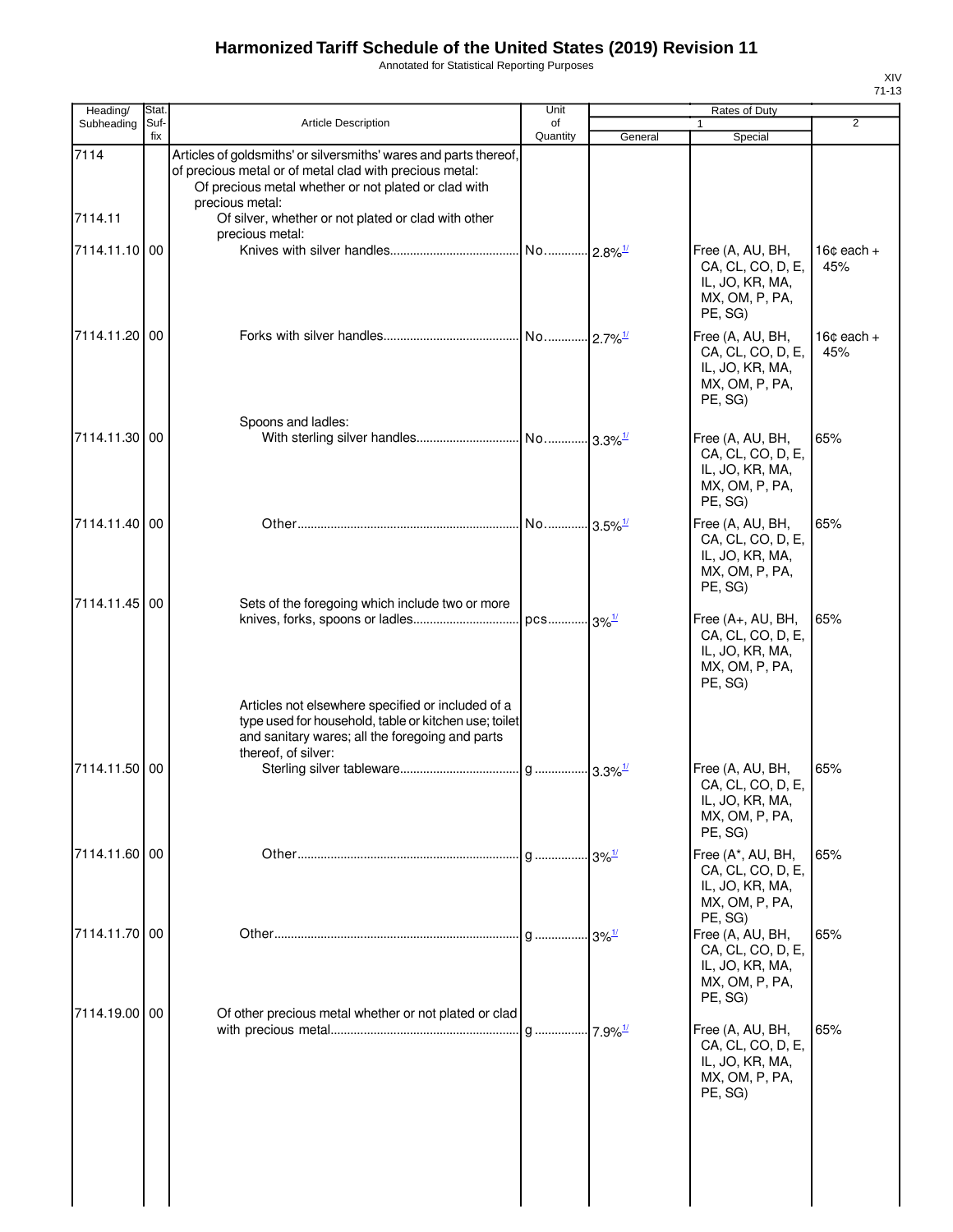Annotated for Statistical Reporting Purposes

| Heading/                  | Stat        |                                                                                                                                                                                                                                  | Unit           |         | Rates of Duty                                                                         |      |
|---------------------------|-------------|----------------------------------------------------------------------------------------------------------------------------------------------------------------------------------------------------------------------------------|----------------|---------|---------------------------------------------------------------------------------------|------|
| Subheading                | Suf-<br>fix | <b>Article Description</b>                                                                                                                                                                                                       | of<br>Quantity | General | $\mathbf{1}$<br>Special                                                               | 2    |
| 7114 (con.)<br>7114.20.00 |             | Articles of goldsmiths' or silversmiths' wares and parts thereof,<br>of precious metal or of metal clad with precious metal: (con.)                                                                                              |                |         | Free (A, AU, BH,<br>CA, CL, CO, D, E,<br>IL, JO, KR, MA,<br>MX, OM, P, PA,<br>PE, SG) | 65%  |
|                           | 40          | Articles not elsewhere specified or included, of a type<br>used for household, table or kitchen use; toilet or                                                                                                                   |                |         |                                                                                       |      |
| 7115                      | 60          | Other articles of precious metal or of metal clad with precious<br>metal:                                                                                                                                                        |                |         |                                                                                       |      |
| 7115.10.00 00             |             |                                                                                                                                                                                                                                  |                |         | Free (A, AU, BH,<br>CA, CL, CO, D, E,<br>IL, JO, KR, MA,<br>MX, OM, P, PA,<br>PE, SG) | 65%  |
| 7115.90<br>7115.90.05     |             | Other:<br>Articles of precious metal, in rectangular or near<br>rectangular shapes, containing 99.5 percent or more<br>by weight of a precious metal and not otherwise<br>marked or decorated than with weight, purity, or other |                |         |                                                                                       | Free |
|                           | 30          |                                                                                                                                                                                                                                  |                |         |                                                                                       |      |
|                           | 60          |                                                                                                                                                                                                                                  |                |         |                                                                                       |      |
|                           |             |                                                                                                                                                                                                                                  |                |         |                                                                                       |      |
|                           | 90          | Other:                                                                                                                                                                                                                           |                |         |                                                                                       |      |
| 7115.90.30 00             |             |                                                                                                                                                                                                                                  |                |         | Free (A, AU, BH,<br>CA, CL, CO, D, E,<br>IL, JO, KR, MA,<br>MX, OM, P, PA,<br>PE, SG) | 110% |
| 7115.90.40 00             |             |                                                                                                                                                                                                                                  |                |         | Free (A, AU, BH,<br>CA, CL, CO, D, E,<br>IL, JO, KR, MA,<br>MX, OM, P, PA,<br>PE, SG) | 65%  |
| 7115.90.60 00             |             |                                                                                                                                                                                                                                  |                |         | Free (A, AU, BH,<br>CA, CL, CO, D, E,<br>IL, JO, KR, MA,<br>MX, OM, P, PA,<br>PE, SG) | 65%  |
|                           |             |                                                                                                                                                                                                                                  |                |         |                                                                                       |      |
|                           |             |                                                                                                                                                                                                                                  |                |         |                                                                                       |      |
|                           |             |                                                                                                                                                                                                                                  |                |         |                                                                                       |      |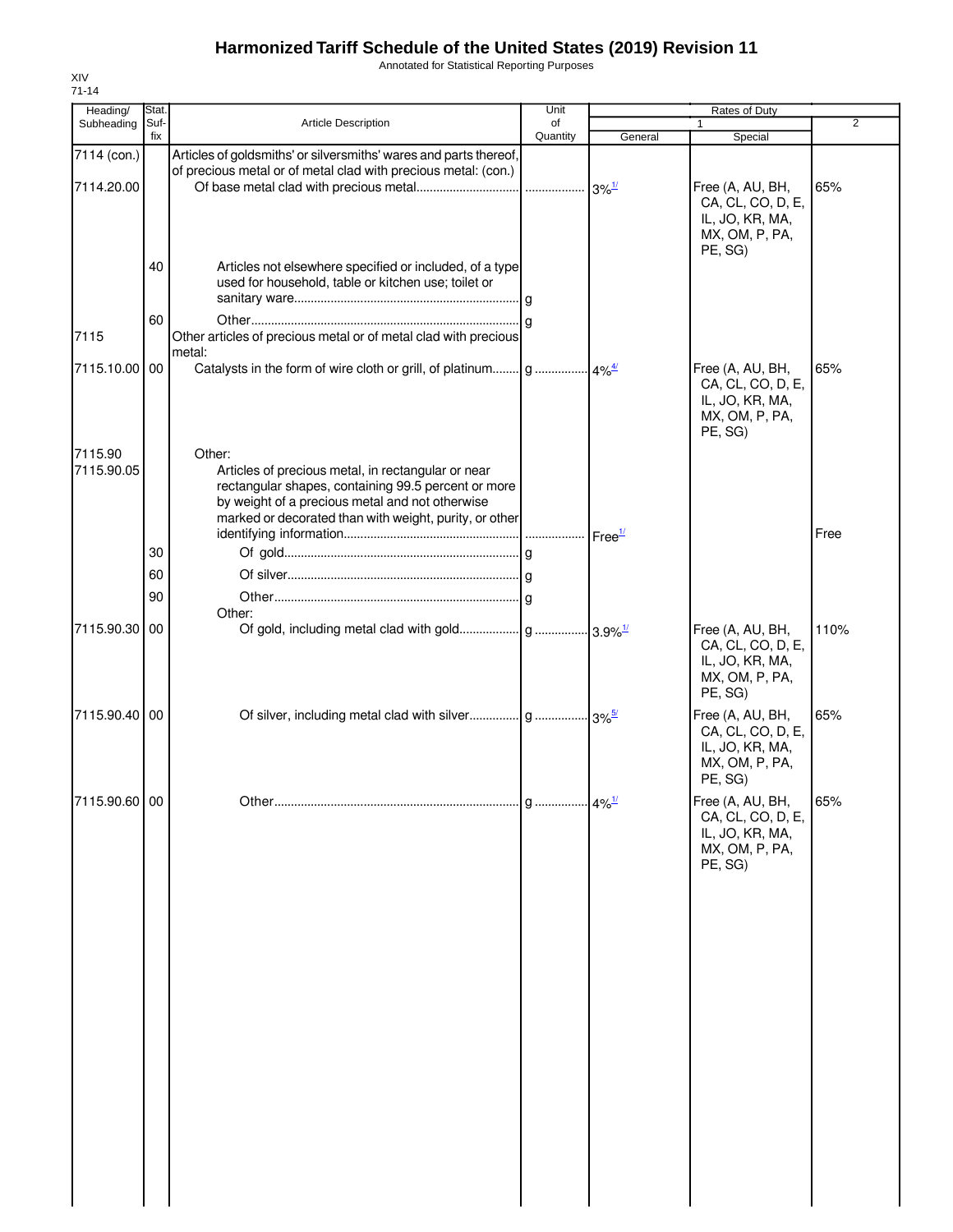Annotated for Statistical Reporting Purposes

| Heading/        | Stat. |                                                                                                                                                     | Unit     |         | Rates of Duty                                                                         |                |
|-----------------|-------|-----------------------------------------------------------------------------------------------------------------------------------------------------|----------|---------|---------------------------------------------------------------------------------------|----------------|
| Subheading      | Suf-  | <b>Article Description</b>                                                                                                                          | of       |         | $\mathbf{1}$                                                                          | $\overline{2}$ |
|                 | fix   |                                                                                                                                                     | Quantity | General | Special                                                                               |                |
| 7116<br>7116.10 |       | Articles of natural or cultured pearls, precious or semiprecious<br>stones (natural, synthetic or reconstructed):<br>Of natural or cultured pearls: |          |         |                                                                                       |                |
| 7116.10.10 00   |       |                                                                                                                                                     |          |         | Free (A, AU, BH,<br>CA, CL, CO, D, E,<br>IL, JO, KR, MA,<br>MX, OM, P, PA,<br>PE, SG) | 80%            |
| 7116.10.25 00   |       |                                                                                                                                                     |          |         | Free (A, AU, BH,<br>CA, CL, CO, D, E,<br>IL, JO, KR, MA,<br>MX, OM, P, PA,<br>PE, SG) | 110%           |
| 7116.20         |       | Of precious or semiprecious stones (natural, synthetic or<br>reconstructed):<br>Articles of jewelry:                                                |          |         |                                                                                       |                |
| 7116.20.05 00   |       |                                                                                                                                                     |          |         | Free (A, AU, BH,<br>CA, CL, CO, D, E,<br>IL, JO, KR, MA,<br>MX, OM, P, PA,<br>PE, SG) | 80%            |
| 7116.20.15 00   |       |                                                                                                                                                     |          |         | Free (A, AU, BH,<br>CA, CL, CO, D, E,<br>IL, JO, KR, MA,<br>MX, OM, P, PA,<br>PE, SG) | 80%            |
| 7116.20.30 00   |       | Other:<br>Of semiprecious stones (except rock crystal):<br>Graded semiprecious stones strung                                                        |          |         |                                                                                       |                |
|                 |       |                                                                                                                                                     |          |         | Free (A, AU, BH,<br>CA, CL, CO, D, E,<br>IL, JO, KR, MA,<br>MX, OM, P, PA,<br>PE, SG) | 50%            |
| 7116.20.35 00   |       |                                                                                                                                                     |          |         | Free (A, AU, BH,<br>CA, CL, CO, D, E,<br>IL, JO, KR, MA,<br>MX, OM, P, PA,<br>PE, SG) | 50%            |
| 7116.20.40 00   |       |                                                                                                                                                     |          |         | Free (A, AU, BH,<br>CA, CL, CO, D, E,<br>IL, JO, MA, MX,<br>OM, P, PA, PE,<br>SG)     | 50%            |
| 7116.20.50 00   |       |                                                                                                                                                     |          | Free    | 2.1% (KR)                                                                             | 50%            |
|                 |       |                                                                                                                                                     |          |         |                                                                                       |                |
|                 |       |                                                                                                                                                     |          |         |                                                                                       |                |
|                 |       |                                                                                                                                                     |          |         |                                                                                       |                |
|                 |       |                                                                                                                                                     |          |         |                                                                                       |                |
|                 |       |                                                                                                                                                     |          |         |                                                                                       |                |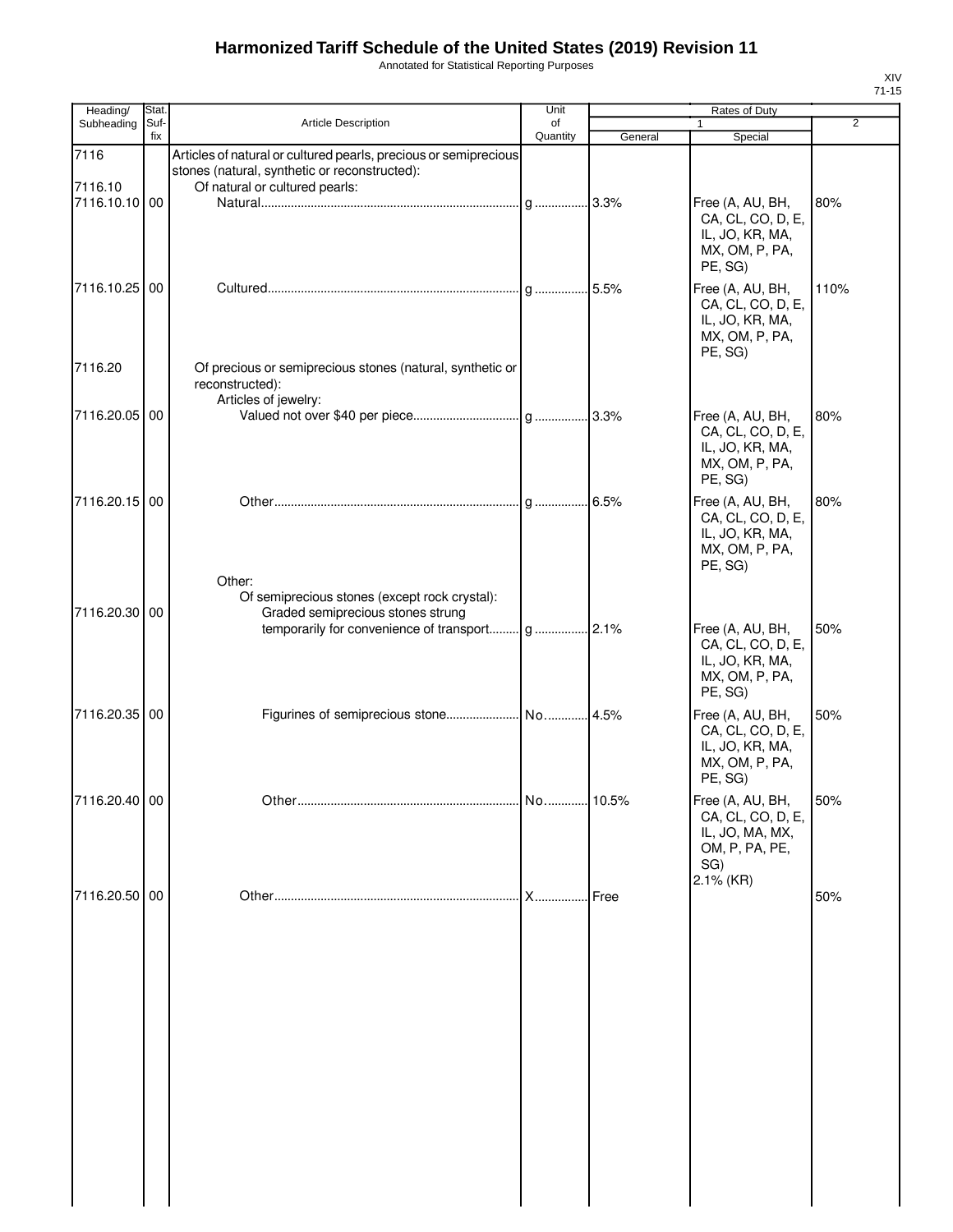Annotated for Statistical Reporting Purposes

| Heading/<br>Subheading | Stat.<br>Suf- | Article Description                                                                                                                                                                                                                                                                                                                              |                | Rates of Duty<br>$\overline{2}$<br>$\mathbf{1}$ |                                                                                       |      |
|------------------------|---------------|--------------------------------------------------------------------------------------------------------------------------------------------------------------------------------------------------------------------------------------------------------------------------------------------------------------------------------------------------|----------------|-------------------------------------------------|---------------------------------------------------------------------------------------|------|
|                        | fix           |                                                                                                                                                                                                                                                                                                                                                  | of<br>Quantity | General                                         | Special                                                                               |      |
| 7117<br>7117.11.00 00  |               | Imitation jewelry:<br>Of base metal, whether or not plated with precious metal:                                                                                                                                                                                                                                                                  |                |                                                 | Free (A, AU, BH,<br>CA, CL, CO, D, E,                                                 | 110% |
| 7117.19                |               | Other:                                                                                                                                                                                                                                                                                                                                           |                |                                                 | IL, JO, KR, MA,<br>MX, OM, P, PA,<br>PE, SG)                                          |      |
|                        |               | Rope, curb, cable, chain and similar articles<br>produced in continuous lengths, all the foregoing,<br>whether or not cut to specific lengths and whether<br>or not set with imitation pearls or imitation<br>gemstones, suitable for use in the manufacture of<br>articles provided for in this heading:<br>Valued not over 33 cents per meter: |                |                                                 |                                                                                       |      |
| 7117.19.05 00          |               | Toy jewelry valued not over 8 cents per                                                                                                                                                                                                                                                                                                          |                | . Free                                          |                                                                                       | 80%  |
| 7117.19.15 00          |               |                                                                                                                                                                                                                                                                                                                                                  |                |                                                 | Free (A*, AU, BH,                                                                     | 80%  |
|                        |               |                                                                                                                                                                                                                                                                                                                                                  |                |                                                 | CA, CL, CO, D, E,<br>IL, JO, KR, MA,<br>MX, OM, P, PA,<br>PE, SG)                     |      |
| 7117.19.20 00          |               |                                                                                                                                                                                                                                                                                                                                                  |                |                                                 | Free (A, AU, BH,<br>CA, CL, CO, D, E,<br>IL, JO, KR, MA,<br>MX, OM, P, PA,<br>PE, SG) | 110% |
| 7117.19.30 00          |               | Religious articles of a purely devotional charac-                                                                                                                                                                                                                                                                                                |                |                                                 |                                                                                       |      |
|                        |               | ter designed to be worn on apparel or carried on                                                                                                                                                                                                                                                                                                 |                |                                                 | Free (A, AU, BH,<br>CA, CL, CO, D, E,<br>IL, JO, KR, MA,<br>MX, OM, P, PA,            | 45%  |
|                        |               |                                                                                                                                                                                                                                                                                                                                                  |                |                                                 | PE, SG)                                                                               |      |
| 7117.19.60 00          |               | Other:<br>Toy jewelry valued not over 8 cents per                                                                                                                                                                                                                                                                                                |                |                                                 |                                                                                       | 110% |
| 7117.19.90 00          |               |                                                                                                                                                                                                                                                                                                                                                  |                |                                                 | Free (A, AU, BH,<br>CA, CL, CO, D, E,<br>IL, JO, KR, MA,<br>MX, OM, P, PA,<br>PE, SG) | 110% |
|                        |               |                                                                                                                                                                                                                                                                                                                                                  |                |                                                 |                                                                                       |      |
|                        |               |                                                                                                                                                                                                                                                                                                                                                  |                |                                                 |                                                                                       |      |
|                        |               |                                                                                                                                                                                                                                                                                                                                                  |                |                                                 |                                                                                       |      |
|                        |               |                                                                                                                                                                                                                                                                                                                                                  |                |                                                 |                                                                                       |      |
|                        |               |                                                                                                                                                                                                                                                                                                                                                  |                |                                                 |                                                                                       |      |
|                        |               |                                                                                                                                                                                                                                                                                                                                                  |                |                                                 |                                                                                       |      |
|                        |               |                                                                                                                                                                                                                                                                                                                                                  |                |                                                 |                                                                                       |      |

XIV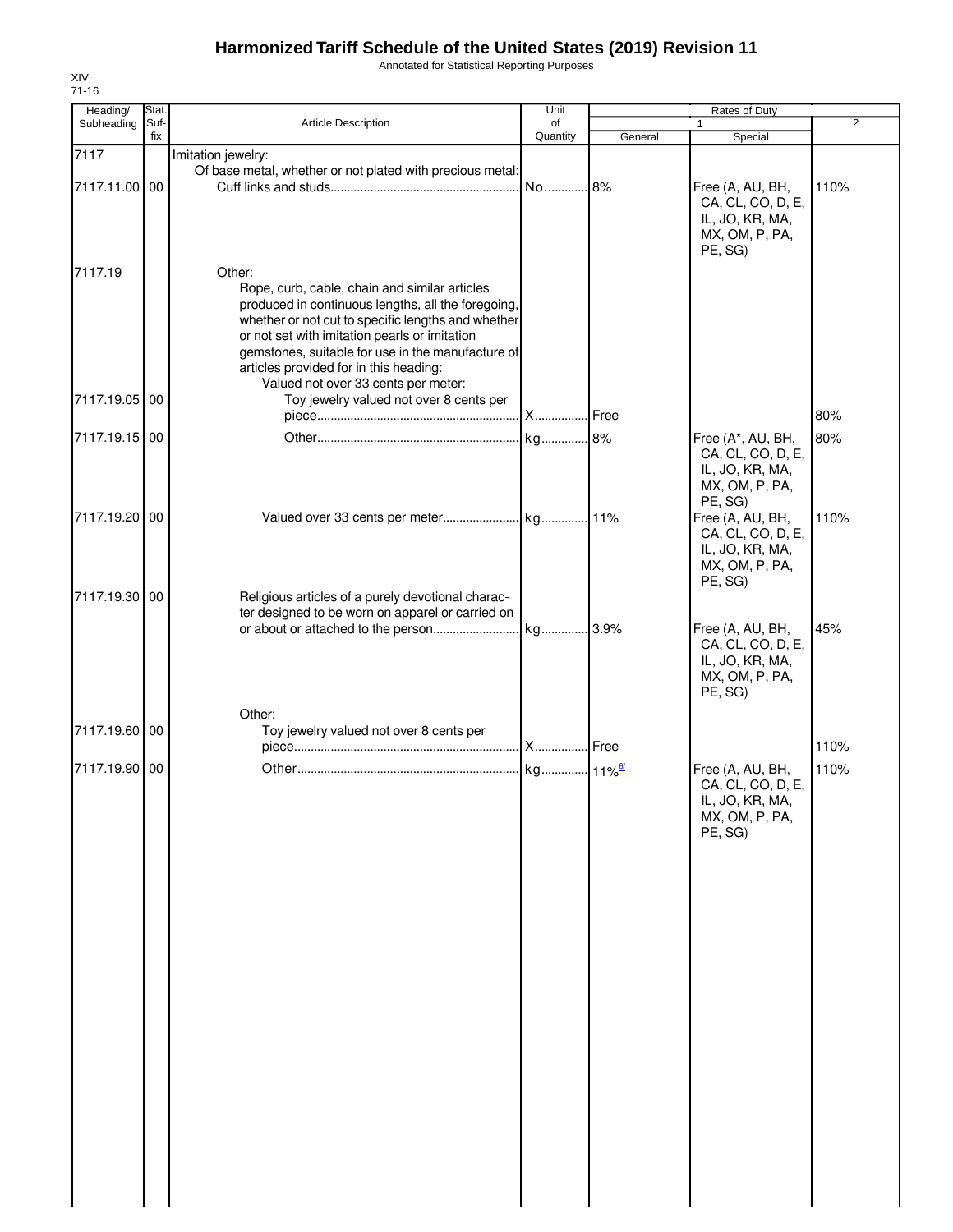Annotated for Statistical Reporting Purposes

| Heading/               | Stat.       |                                                                                                                                            | Unit           | Rates of Duty |                                                                                       |                |  |
|------------------------|-------------|--------------------------------------------------------------------------------------------------------------------------------------------|----------------|---------------|---------------------------------------------------------------------------------------|----------------|--|
| Subheading             | Suf-<br>fix | Article Description                                                                                                                        | of<br>Quantity | General       | 1                                                                                     | $\overline{2}$ |  |
| 7117 (con.)<br>7117.90 |             | Imitation jewelry: (con.)<br>Other:                                                                                                        |                |               | Special                                                                               |                |  |
| 7117.90.10 00          |             | Necklaces, valued not over 30 cents per dozen,<br>composed wholly of plastic shapes mounted on fiber                                       | doz Free       |               |                                                                                       | Free           |  |
|                        |             | Religious articles of a purely devotional character<br>designed to be worn on apparel or carried on or about<br>or attached to the person: |                |               |                                                                                       |                |  |
| 7117.90.20 00          |             |                                                                                                                                            |                |               | Free (A, AU, BH,<br>CA, CL, CO, D, E,<br>IL, JO, KR, MA,<br>MX, OM, P, PA,<br>PE, SG) | 50%            |  |
| 7117.90.30 00          |             |                                                                                                                                            |                |               | Free (A, AU, BH,<br>CA, CL, CO, D, E,<br>IL, JO, KR, MA,<br>MX, OM, P, PA,<br>PE, SG) | 45%            |  |
|                        |             | Other:<br>Valued not over 20 cents per dozen pieces or<br>parts:                                                                           |                |               |                                                                                       |                |  |
| 7117.90.45 00          |             |                                                                                                                                            |                |               |                                                                                       | 45%            |  |
| 7117.90.55             | 00          |                                                                                                                                            |                |               | Free (A, AU, BH,<br>CA, CL, CO, D, E,<br>IL, JO, KR, MA,<br>MX, OM, P, PA,<br>PE, SG) | 45%            |  |
| 7117.90.60 00          |             | Valued over 20 cents per dozen pieces or parts:<br>Toy jewelry (except parts) valued not over 8                                            |                |               |                                                                                       | 110%           |  |
|                        |             | Other:                                                                                                                                     |                |               |                                                                                       |                |  |
| 7117.90.75 00          |             |                                                                                                                                            |                |               |                                                                                       | 110%           |  |
| 7117.90.90 00          |             |                                                                                                                                            |                |               | Free (A, AU, BH,<br>CA, CL, CO, D, E,<br>IL, JO, KR, MA,<br>MX, OM, P, PA,<br>PE, SG) | 110%           |  |
| 7118<br>7118.10.00 00  |             | Coin:<br>Coin (other than gold coin), not being legal tender  X  Free                                                                      |                |               |                                                                                       | Free           |  |
| 7118.90.00             |             |                                                                                                                                            |                | Free          |                                                                                       | Free           |  |
|                        | 11          | Gold:                                                                                                                                      |                |               |                                                                                       |                |  |
|                        |             |                                                                                                                                            | Au g           |               |                                                                                       |                |  |
|                        | 19          |                                                                                                                                            | g              |               |                                                                                       |                |  |
|                        | 20          |                                                                                                                                            | Au g<br>g      |               |                                                                                       |                |  |
|                        | 55          |                                                                                                                                            | Ptg            |               |                                                                                       |                |  |
|                        |             |                                                                                                                                            |                |               |                                                                                       |                |  |
|                        |             |                                                                                                                                            |                |               |                                                                                       |                |  |
|                        |             |                                                                                                                                            |                |               |                                                                                       |                |  |
|                        |             |                                                                                                                                            |                |               |                                                                                       |                |  |
|                        |             |                                                                                                                                            |                |               |                                                                                       |                |  |
|                        |             |                                                                                                                                            |                |               |                                                                                       |                |  |